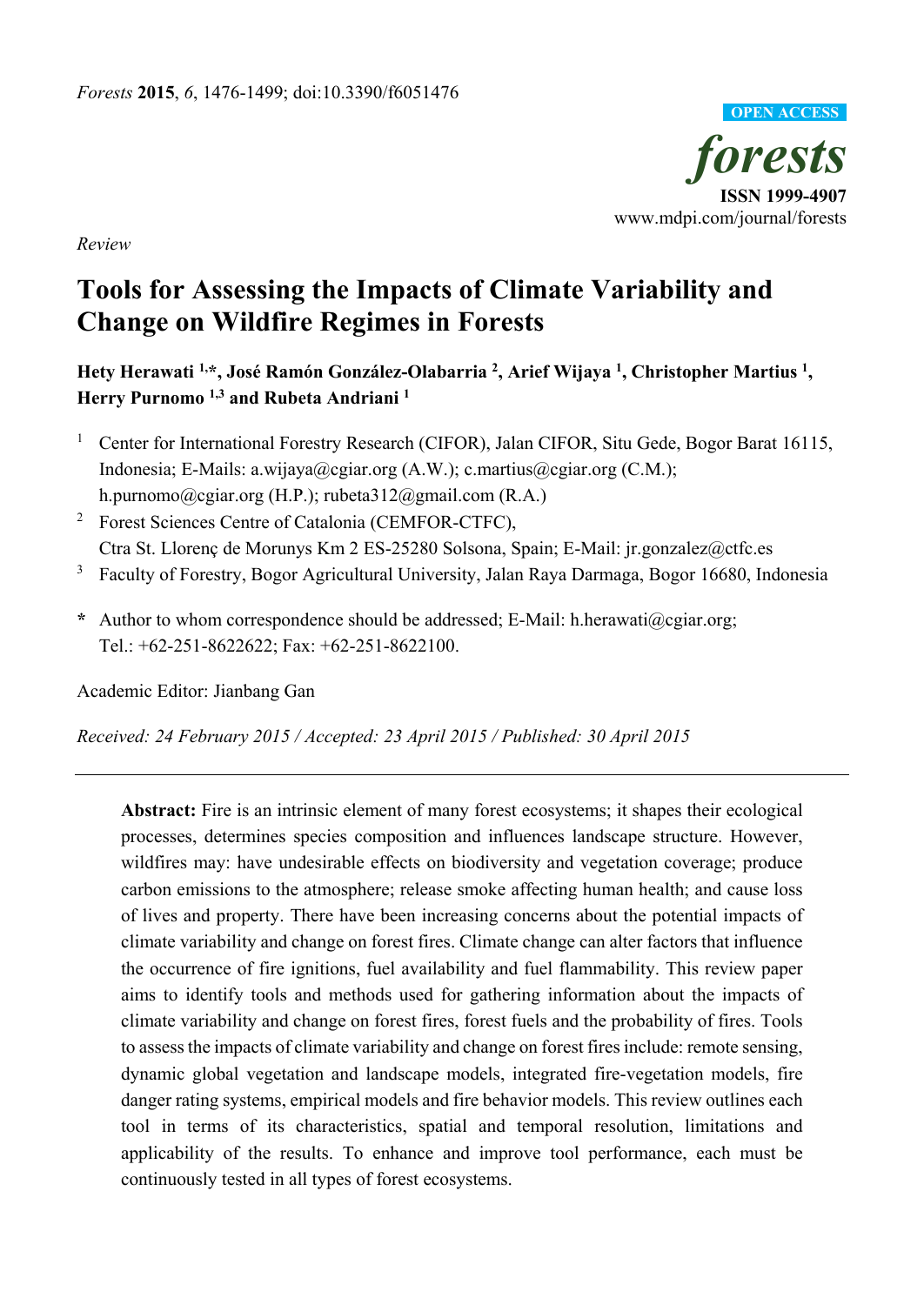**Keywords:** climate change; climate variability; forest fire; tool

#### **1. Introduction**

Fire is an important driver of ecological processes in many forests and determines their species composition and landscape structure [1]. Wildfires are natural processes in many forest ecosystems, but they can have undesired on-site effects [2], such as degradation of vegetation, impacts on biodiversity, loss of lives and property, and off-site effects, such as smoke, impacts on human health and carbon emissions to the global atmosphere. These undesired impacts may intensify because fire activity is projected to increase for many regions of the world under the current change in climate [3–7].

According to the Intergovernmental Panel on Climate Change (IPCC) fifth assessment report (AR5) [8], there is strong evidence of warming atmosphere and temperatures that can affect extreme events. At the end of the twenty-first century (2081–2100), the global mean surface temperature may be higher by approximately 1 °C–3.7 °C, the intensity and/or duration of droughts on regional to global scales are likely to increase, and tropical cyclone activity (e.g., in the Western North Pacific) may increase compared to 1986–2005 [8]. Subsequently, climate change may induce global variations in potential fire hazard [5,9], causing an increase in the probability of fire occurrence [4,7], due to more and larger fires projected under climate change scenarios [10,11].

Defining the occurrence, extent and impact of forest fires requires knowledge about different factors influencing the initiation, spread and impact of forest fires, together with an assessment of the vulnerability of the resources affected by fire. Fires will start and spread when there are ignition sources, fuel availability and favorable flammability conditions (Figure 1). Fires may be ignited anthropogenically or naturally, the relative importance of each of the ignition causes is specific to the region of study and are influenced by social and environmental factors [12,13] Once an ignition occurs, fires may spread if fuels are available and flammability conditions are conducive. The influence of forest fuels both dead and alive on fire behavior depends on their quantity, continuity and condition [14]. The capacity of the fuels to sustain combustion (flammability) depends on the fuel characteristics, such as fuel moisture content and chemical composition. The chemical composition of the forest fuels is directly related to the floristic composition of the forest [15], whereas the moisture content depends both on the type of fuels (e.g., size, dead/alive, biophysical structure) and the climatic conditions present before the fire occurred [16]. Although climate is the main determinant in large-scale variations of fuel flammability [11], other factors that control the build-up of dead fuels include stand age, stability and health as well as interactions with other disturbances (e.g., pests, diseases) [17,18]. The natural development of a forest defines the availability of forest fuels; human activity, through forest management, can modify the species composition and structure of the living fuels, playing an important role in explaining the behavior of fires and their effect on the remaining vegetation [19,20].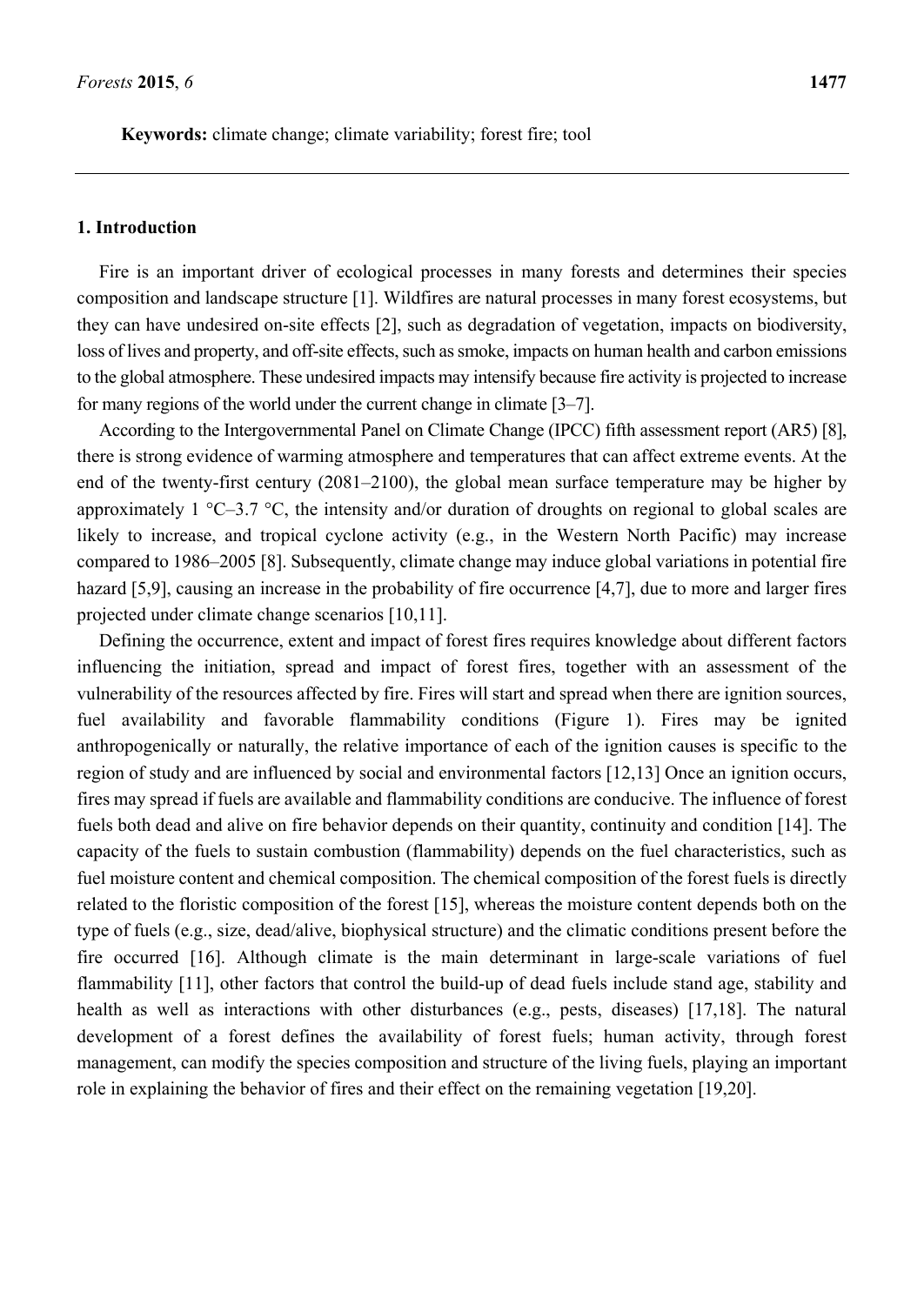

**Figure 1.** Fire factors and possible impacts of climate variability and change on forest fires.

The recent and future change in climate is expected to modify several factors influencing the occurrence of ignitions, fuel availability and flammability (Figure 1). Climate change for example may alter the regime of storms, and so directly modify the number of lightning-caused fires[21] and indirectly modify the number of human-caused fires [22]. Climate change may also lead to shifts in the floristic composition and structure of forests [4,23]. Furthermore, changing climate may modify short-term climate variability, leading to higher temperatures, lower humidity and stronger winds, which may be undesirable in some cases. These conditions may increase fuel flammability and fire spread [21,24].

Addressing the impact of climate change on forest fires is not an easy task and can be tackled in multiple ways, depending on the specific objectives of the study, the temporal and spatial framework, the available data, and the modeling approach. This paper will identify and describe tools that can be used to assess the impacts of climate variability and change on forests, fuels and forest fires.

We reviewed the literature, reports and gray/white papers on tools and methods used to assess or calculate the current activity of forest fires and fire hazard. The review included systems used for predicting the future evolution of forest fuels, models to assess factors influencing the probability of fire occurrence, models generating scenarios regarding the combined evolution of forests and fires, and models simulating the behavior of fire under current or future climate conditions. We obtained this literature from several sources. We searched for articles using Web of Knowledge/Science (http://apps.webofknowledge.com, published in 2000–2013) using keywords of "Topic = (climat\* AND chang\*) AND Topic = (forest\* AND fire\* OR wildfire\*)". We also obtained articles from Google Scholar (http://scholar.google.com) search engine, libraries' and authors' collections.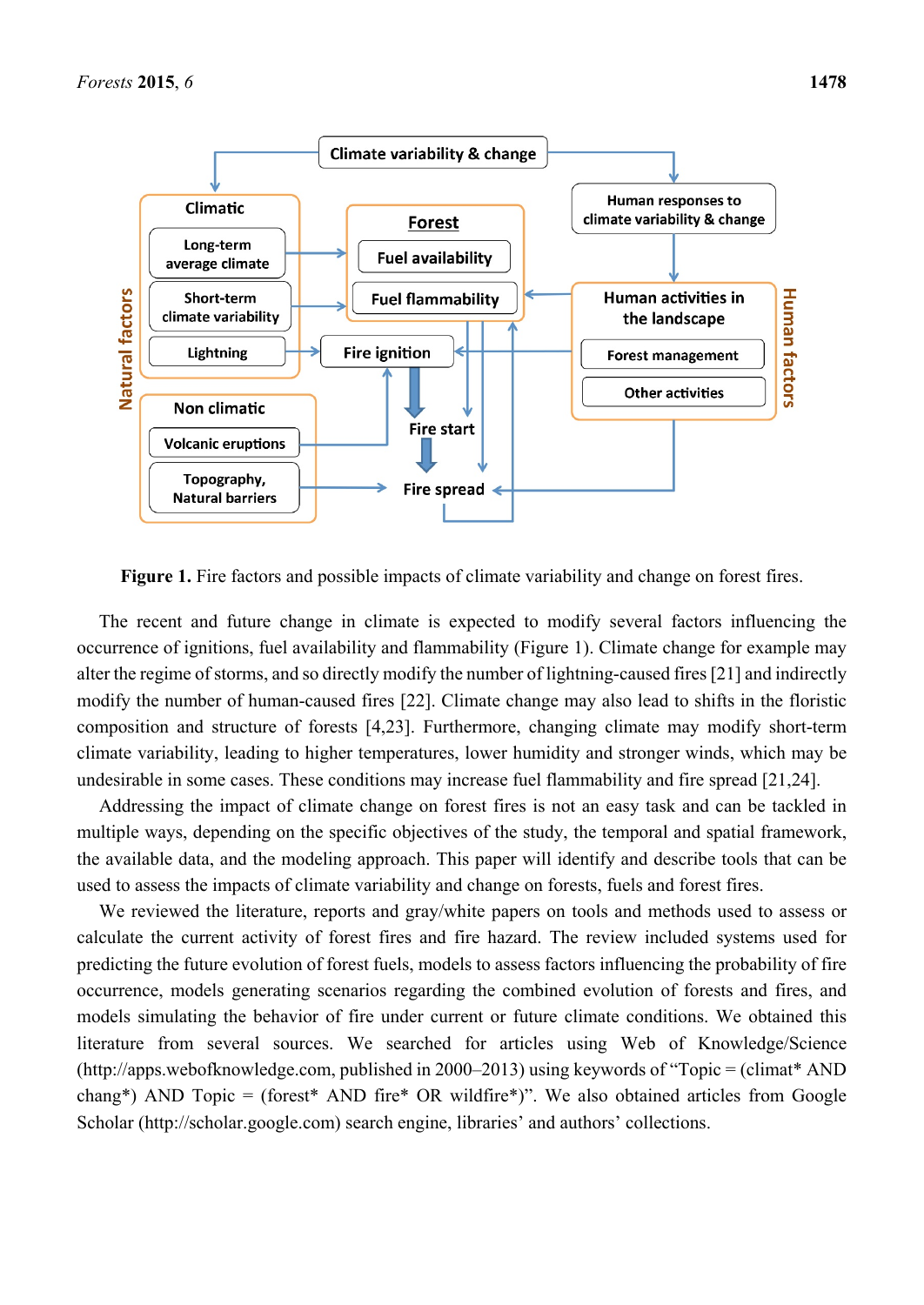#### **2. Remote Sensing Approaches: Monitoring and Mapping Fires and Fuel Characteristics**

Remote sensing data and methods can model the possible impacts of climate variability, changes in forest fire regimes and provide the required information on early warning systems. Information from remote sensing can be used to assess fuel characteristics, define historic fire regimes, measure potential fire hazards and monitor active fires. Fuel flammability, availability and types are crucial factors determining the possibility of fuel ignition and potential fire behavior, including the speed of fire spread. By providing information about fire regimes over large areas and the current status of vegetation, remote-sensing tools can generate baseline information on the impact of fires and provide information on the current fire hazard that can be used to generate scenarios under climate change. Remote sensing data can be used as inputs to other tools such as empirical ignition models and fire behavior models to study the potential fire behavior and fire occurrence probability [25].

Remote-sensing technologies provide information about fire at different spatial and temporal scales. For example, mapping active fires requires monitoring systems that can capture data on fire events at near real time so that satellite data with daily revisit time but less than 250 m resolution is often used. In contrast, monitoring burned scar areas needs data at higher spatial resolution (*i.e.*, 15–30 m resolution) to differentiate burned areas from other land cover types, but may not require data on daily basis. Satellite sensors with moderate temporal resolution (*i.e.*, 16–30 days resolution) are useful to characterize medium to large sized burned areas.

Several satellites and aerial sensors are available for monitoring active fires, burned areas, fuel availability and fuel flammability (Table 1). Most of the approaches rely on satellites, which integrate multispectral sensors (ASTER, AVIRIS, Ikonos, Landsat, MASTER, MODIS, NOAA-AVHRR, RapidEye). Sensors that incorporate infrared and near-infrared bands can identify vegetation presence, changes or stress status, and heat release from active fires. Another approach is to fuse synthetic aperture radar (SAR) and laser scanning data (LIDAR). These provide interesting features as they can disregard clouds or vegetation when measuring soil moisture (SAR), or generate a three-dimensional image of the vegetation/fuel distribution (LIDAR).

The National Oceanic and Atmospheric Administration-Advanced Very High Resolution Radiometer (NOAA-AVHRR) has a coarse spatial resolution of 1 km but has high temporal resolution (1 day). It provides a good platform for detecting active wildfires and mapping burned scars and has been used in different biomes [26–29]. It also has important features for producing daily information on the normalized difference vegetation index (NDVI) [30], which can be used to map forest vegetation, identify changes in the distribution of land uses and provide information about the vigor and water stress of vegetation. Such daily vegetation indices can be applied to estimate changes in vegetation, fuel moisture and subsequently be adapted for fuel availability and flammability assessment. There are at least two NOAA polar-orbiting satellite platforms bearing AVHRR sensors, but omission/commission errors of active fire detection may still occur as a result of atmospheric and diurnal conditions that are not always optimal for data retrieval.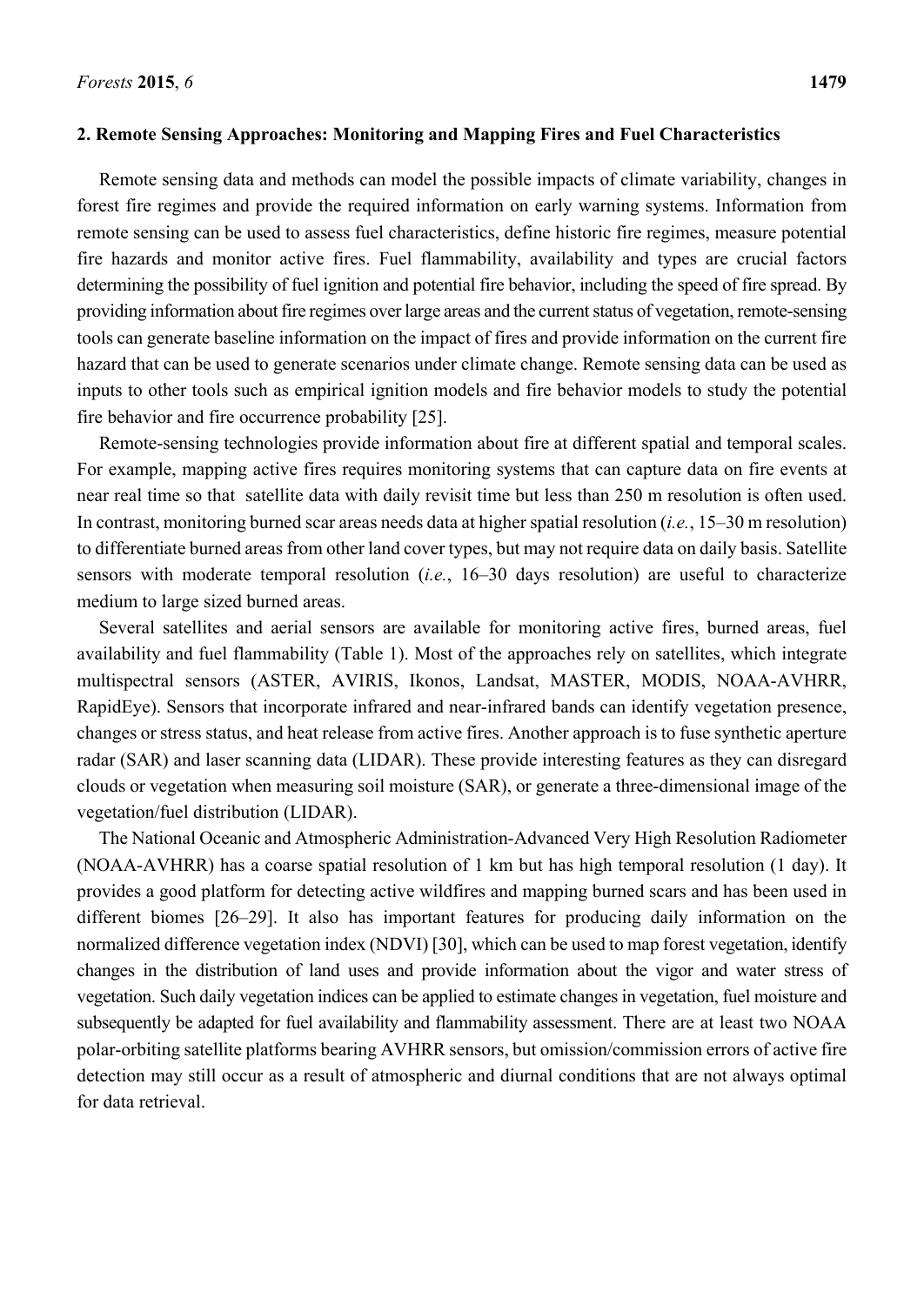### *Forests* **2015**, *6* **1480**

**Table 1.** Examples and description of current remote sensing applications and their capabilities for monitoring and/or mapping active forest fires, burned areas, fuel availability, fuel flammability (marked with a √ whenever the tool was found suitable for each specific purpose).

| Sensor            | <b>Spatial</b><br><b>Resolution</b> | Temporal<br><b>Resolution</b> | <b>Study Area</b>          | Analyzing, Monitoring and/or Mapping |               |                     |              |                                                                            |                      |                          |
|-------------------|-------------------------------------|-------------------------------|----------------------------|--------------------------------------|---------------|---------------------|--------------|----------------------------------------------------------------------------|----------------------|--------------------------|
|                   |                                     |                               |                            | Active                               | <b>Burned</b> | Fuel                | Fuel         | <b>Product Features</b>                                                    | <b>Area Coverage</b> | <b>Sources/Reference</b> |
|                   |                                     |                               |                            | <b>Fires</b>                         | Areas         | <b>Availability</b> | Flammability |                                                                            |                      |                          |
| <b>NOAA-AVHRR</b> | $1000 \text{ m}$                    | 1 day                         | Australia, Brazil, Central |                                      |               |                     |              |                                                                            |                      |                          |
|                   |                                     |                               | Africa, Indonesia,         |                                      |               |                     |              |                                                                            |                      |                          |
|                   |                                     |                               | Mediterranean, North       | $\sqrt{ }$<br>$\sqrt{ }$             |               | $\sqrt{ }$          | $\sqrt{ }$   | Multispectral optical data, 6 bands.<br>Red and near-infrared bands (NDVI) | Large                | $[26 - 29, 31 - 39]$     |
|                   |                                     |                               | America, North and South   |                                      |               |                     |              |                                                                            |                      |                          |
|                   |                                     |                               | Korea, Russia              |                                      |               |                     |              |                                                                            |                      |                          |
| RapidEye          | 5 <sub>m</sub>                      | 1 day                         | Germany, Indonesia, USA    |                                      | $\sqrt{ }$    | $\sqrt{ }$          | $\sqrt{}$    | Multispectral optical data, 5 bands                                        | Small                | $[40 - 43]$              |
|                   |                                     |                               |                            |                                      |               |                     |              | $(400 - 850$ nm)                                                           |                      |                          |
| <b>AVIRIS</b>     | $15 - 20$ m                         | User defined                  | <b>USA</b>                 |                                      |               |                     |              | Hyperspectral optical data, 220                                            |                      |                          |
|                   |                                     |                               |                            |                                      |               | $\sqrt{ }$          | $\sqrt{ }$   | bands. Visible, near-infrared to                                           | Small to medium      | [37,39,44,45]            |
|                   |                                     |                               |                            |                                      |               |                     |              | shortwave infrared spectral band                                           |                      |                          |
|                   | $15 - 60$ m                         | 16 days                       | Brazil, France, Greece,    |                                      |               |                     |              | Multispectral optical data,                                                |                      | $[26,37,39,46-52]$       |
| Landsat<br>TM/ETM |                                     |                               | Indonesia, Portugal,       | $\sqrt{ }$                           | $\sqrt{ }$    | $\sqrt{ }$          | $\sqrt{ }$   | 7 bands. Red and near-infrared                                             | Small to medium      |                          |
|                   |                                     |                               | Spain, USA                 |                                      |               |                     |              | bands, thermal band                                                        |                      |                          |
| <b>MODIS</b>      | 250-1000 m                          | $1-2$ days                    | Africa, Australia, Brazil, |                                      |               |                     |              | Multispectral optical data, 36 bands.                                      |                      | $[37,39,50,53-62]$       |
|                   |                                     |                               | Canada, Indonesia, Russia, | $\sqrt{ }$                           | $\sqrt{ }$    | $\sqrt{ }$          | $\sqrt{}$    | Availability of active fire and burned                                     | Medium to large      |                          |
|                   |                                     |                               | Spain, USA                 |                                      |               |                     |              | areas products                                                             |                      |                          |
| <b>BIRD</b>       | 370 m                               | User defined                  | Australia, Benin, China,   |                                      |               |                     |              | Mid-infrared band (MIR)=3.4-4.2                                            |                      | [52, 56, 63, 64]         |
|                   |                                     |                               |                            |                                      |               |                     |              | um; Visible and infrared sensor                                            |                      |                          |
|                   |                                     |                               |                            | $\sqrt{ }$                           |               |                     |              | $(VIS) = 0.60 - 0.67 \mu m$ ; thermal                                      |                      |                          |
|                   |                                     |                               | India, Indonesia           |                                      |               |                     |              | infrared band (TIR) = $8.5-9.3 \mu m$ ;                                    | Small to medium      |                          |
|                   |                                     |                               |                            |                                      |               |                     |              | near-infrared band                                                         |                      |                          |
|                   |                                     |                               |                            |                                      |               |                     |              | $(NIR) = 0.84 - 0.90 \mu m$                                                |                      |                          |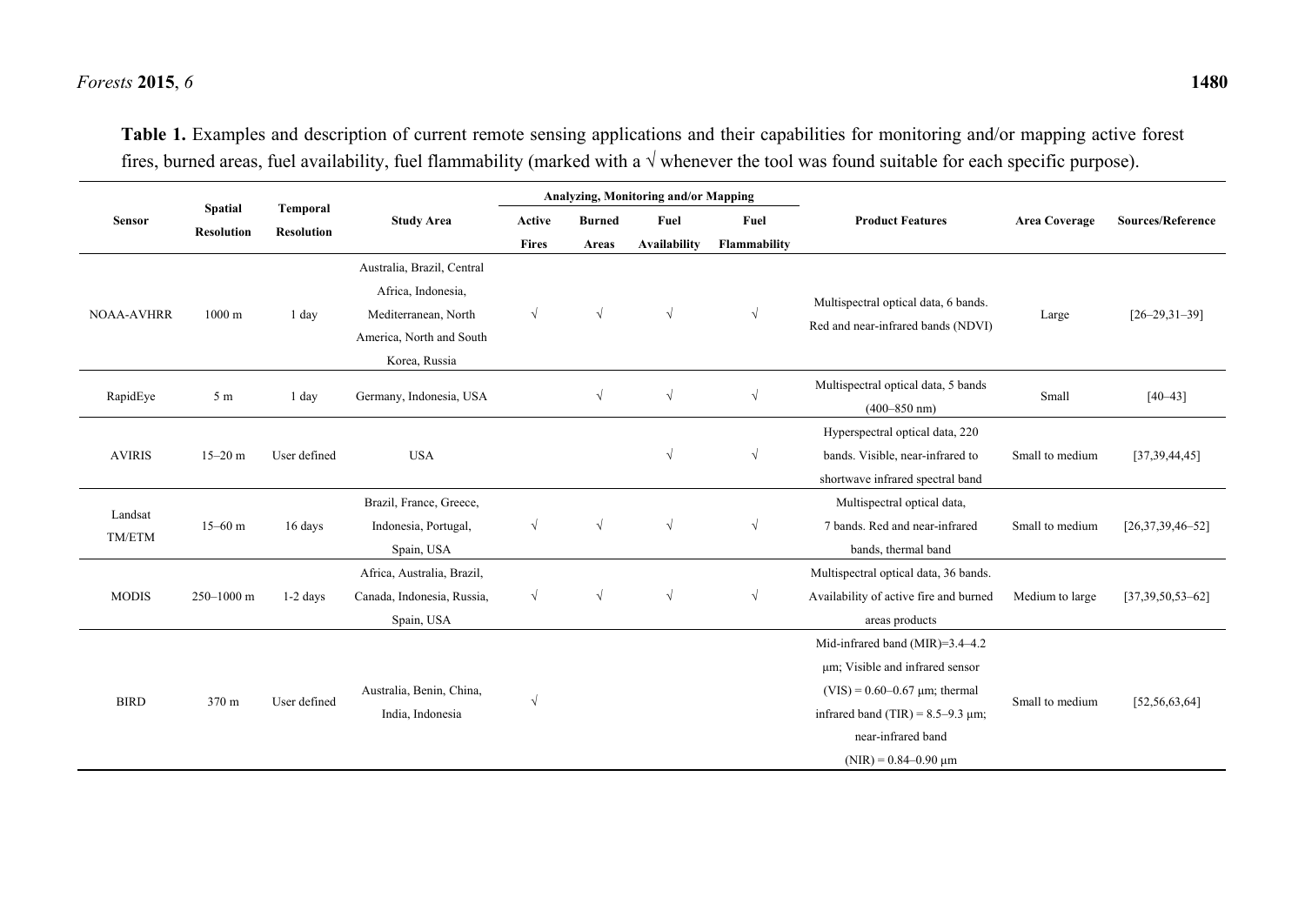# **Table 1.** *Cont.*

| <b>Sensor</b>  | <b>Spatial</b><br><b>Resolution</b> | Temporal<br><b>Resolution</b> | <b>Study Area</b>                                | Analyzing, Monitoring and/or Mapping |               |                                   |                            |                                                                                                                                                   |                      |                          |
|----------------|-------------------------------------|-------------------------------|--------------------------------------------------|--------------------------------------|---------------|-----------------------------------|----------------------------|---------------------------------------------------------------------------------------------------------------------------------------------------|----------------------|--------------------------|
|                |                                     |                               |                                                  | Active                               | <b>Burned</b> | Fuel                              | Fuel                       | <b>Product Features</b>                                                                                                                           | <b>Area Coverage</b> | <b>Sources/Reference</b> |
| <b>ASTER</b>   | $15 - 90$ m                         | $4-16$ days                   | Brazil, Greece, Southern<br>Africa, USA          | <b>Fires</b><br>$\sqrt{ }$           | Areas         | <b>Availability</b><br>$\sqrt{ }$ | Flammability<br>$\sqrt{ }$ | Multispectral optical data, 14 bands.<br>Visible and near-infrared, shortwave<br>infrared, thermal infrared                                       | Small to medium      | $[39, 54, 61, 65 - 67]$  |
| <b>MASTER</b>  | $5 - 50$ m                          | User defined                  | <b>USA</b>                                       |                                      | $\sqrt{ }$    | $\sqrt{ }$                        | $\sqrt{ }$                 | 50 bands $(0.4-13 \mu m)$ , (Visible and<br>near-infrared (VNIR), shortwave<br>infrared (SWIR), mid-infrared<br>(MIR) and thermal infrared (TIR)) | Small to medium      | [68, 69]                 |
| Ikonos         | 1 <sub>m</sub>                      | $3-5$ days<br>(off nadir)     | Greece                                           |                                      | $\sqrt{ }$    | $\sqrt{ }$                        | V                          | Multispectral optical data                                                                                                                        | Small                | $[70]$                   |
| <b>ERS SAR</b> | 25 m                                | 35 days                       | Canada, France, Greece,<br>Indonesia, Spain, USA |                                      | $\sqrt{ }$    | $\sqrt{ }$                        | $\sqrt{ }$                 | Synthetic aperture radar                                                                                                                          | Small to medium      | $[33, 46, 71 - 75]$      |
| Airborne LIDAR | 0.5 <sub>m</sub>                    | User defined                  | Germany, Indonesia,<br>Portugal, Spain, USA      |                                      |               | V                                 |                            | Laser scanner, capability to be<br>integrated for modeling fire behavior                                                                          | Small                | $[25,76-82]$             |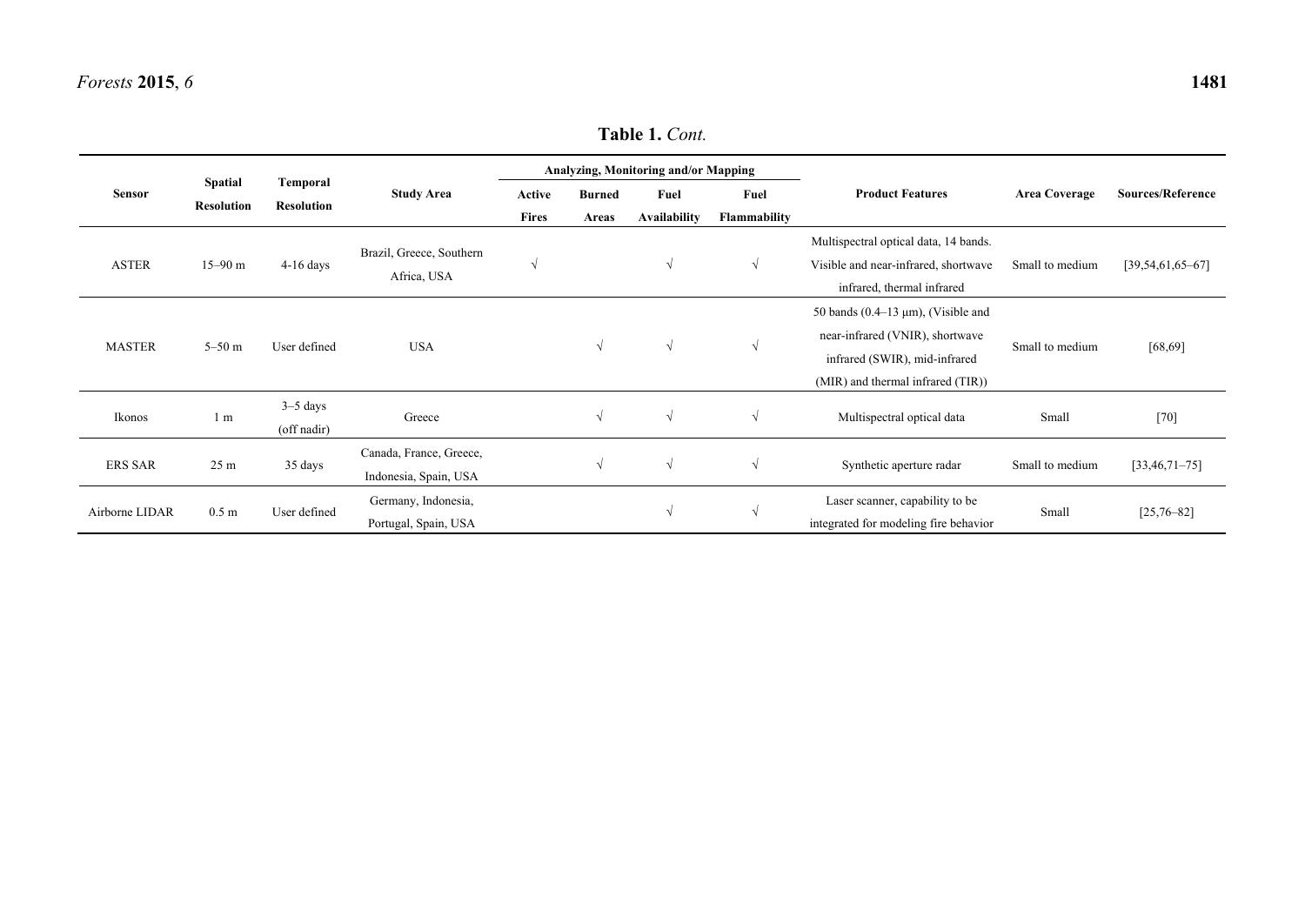RapidEye is a multispectral system that uses five satellites to collect 4 million  $km^2$  of data per day with high spatial resolutions (5 m) [83]. The instrument is suitable to map fuel availability by monitoring forest fragmentation [40], changes in vegetation cover or land uses [42], and fuel flammability by detecting forests under stress [41]. The primary disadvantage of any spectral sensor is that it cannot penetrate cloud cover [40].

The Airborne Visible InfraRed Imaging Spectrometer (AVIRIS) provides high spatial resolution data (15–20 m) using spectral bands from visible and near infrared to shortwave infrared. It has been used in the US to analyze fuel availability and fuel flammability [37,44].

Landsat data is widely applied for multiple purposes, ranging from vegetation, biomass, fuel and burned area mapping [33,36,37]. This sensor has multispectral bands (*i.e.*, from visible green to near infrared bands), thermal bands and one panchromatic band. The most recent Landsat 8 or Landsat Data Continuity Mission (LDCM) has similar capabilities to previous Landsat generations, but includes additional bands to characterize aerosols and cirrus cloud combinations [84].

Moderate Resolution Imaging Spectroradiometer (MODIS) provides multispectral imagery at mid-range spatial resolutions (250–1000 m) that incorporates an 'active fire product' and 'burned area product' providing information on burning fires locations and the extent of burn scars on a daily basis. With a temporal resolution of one to two days, MODIS data are widely used for near-real-time monitoring of active fires and analyzing burned areas in the tropics and subtropics [50,53,55–57,59,61,62]. One interesting feature of MODIS active fires product is that it provides information on image quality and how it influences the possible misclassification of fire events.

Bispectral and Infrared Remote Detection (BIRD) is a German Aerospace Center (DLR) satellite mission that was designed to support the detection of active fires and volcanoes through the capture and analysis of emitted infrared radiation. This satellite is used to calibrate MODIS sensors as BIRD has higher spatial resolution (370 m) and better capability to detect smaller and less intense fires than MODIS. Nevertheless, BIRD only collected satellite imagery of selected ESA project FUEGOSAT target areas during 2001–2004, e.g., in Australia, China, India and Indonesia [64].

The Advanced Spaceborne Thermal Emission and Reflection Radiometer (ASTER) is an optical sensor similar to MODIS and Landsat but it collects data at a higher spatial resolution of 15 m and has 16 days of revisit time. ASTER visible and near infrared bands can characterize active fires, map forest fuels/fuel availability and assess fuel flammability. Similar to MODIS and Landsat Thematic Mapper/Enhanced Thematic Mapper (TM/ETM), ASTER has been used for detecting fires in different ecosystems, and for the characterization and mapping of vegetation/fuels [54,61,65].

The MODIS/ASTER Airborne Simulator (MASTER) collects data sets that have higher spatial resolution (5–50 m) than the spaceborne data sets [69]. The instrument can capture images from different altitudes. The sensor has good spectral and spatial resolution, but it is expensive for regional fire severity mapping [68]. The image is processed using a radiative transfer model (MODTRAN). The instrument has been used in the US to analyze burned areas, fuel availability and flammability [68,69].

Ikonos is an example of a satellite with a high spatial resolution, at 1 m. It is used in Greece [70] to assess fire affected areas, fuel availability and flammability.

Similar to thermal spectroscopic sensors, Synthetic Aperture Radar (SAR) can penetrate cloud cover so it is useful for detecting changes in vegetation cover and obtaining information on soil moisture and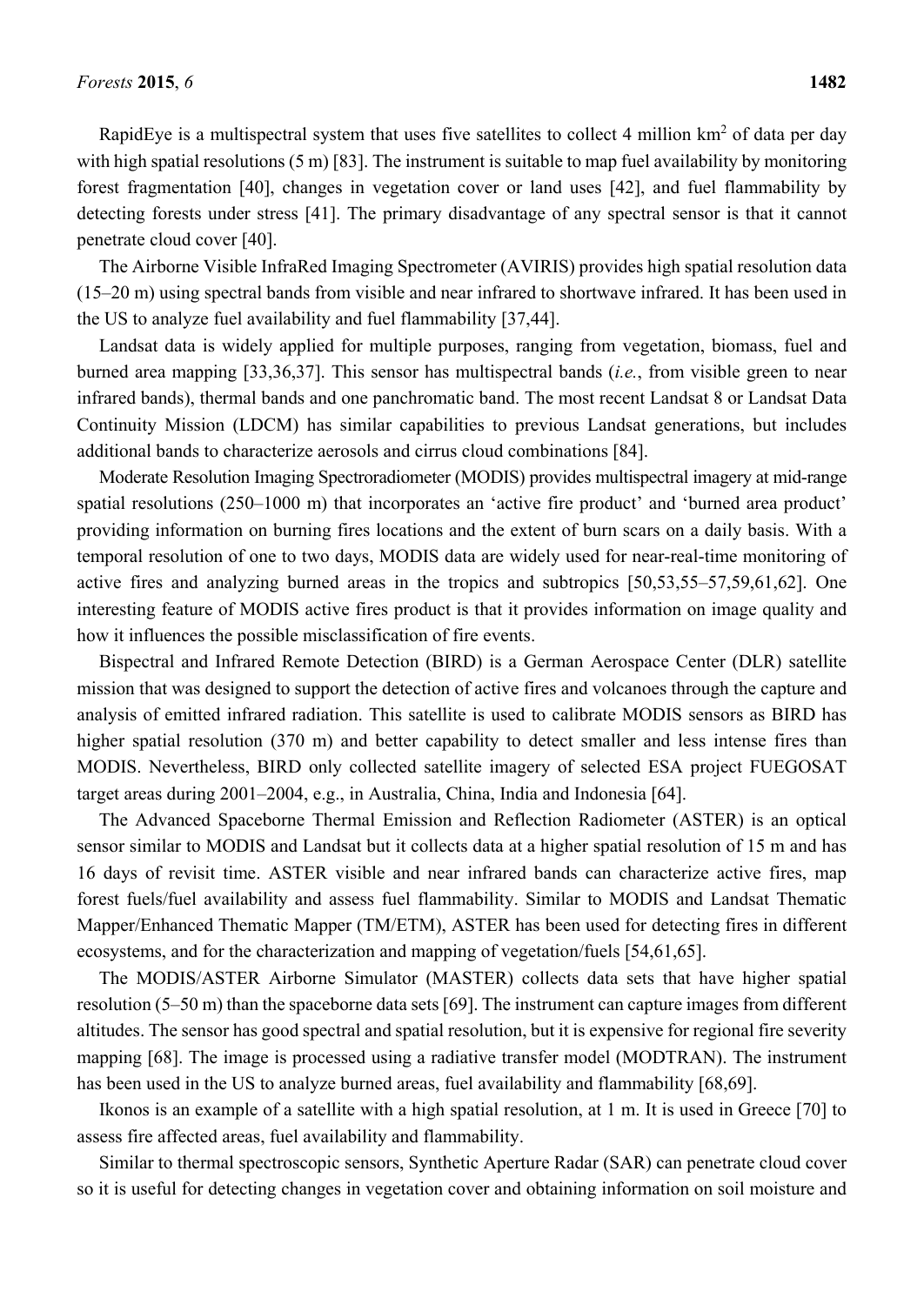vegetation dryness through haze [33,46,71,72]. The ALOS Phased Array type L-band Synthetic Aperture Radar (PALSAR) and the European Remote Sensing (ERS) SAR are examples of SAR.

Airborne Light Detection And Ranging (LIDAR) is an instrument that provides three-dimensional information on the arrangement of a number of features, including vegetation and fuel distribution. Information from airborne LIDAR can be used to produce fuel maps/availability, which can be incorporated into fire behavior models. The LIDAR technique is used to model surface fuels [25,77,78,81], measure canopy related variables needed for predicting crown fire activity [76] and measure aboveground biomass at fine spatial resolution (0.5 m) [79].

Based on the previously mentioned remote sensing instruments, several initiatives have been established to develop global burned area data sets. Examples of these initiatives and their status are given in Table 2. The table illustrates an overview of global burned area products developed from 1982 to the present by different sensors and algorithms. The data sets have a range of spatial and temporal resolutions. They are useful in assessing and monitoring historic and current fires, and estimating fuel load/availability when coupled with global land cover and vegetation models.

| Data Set          | <b>Time Span</b> | <b>Satellite</b>                  | <b>Spatial</b><br><b>Resolution</b> | <b>Temporal</b><br><b>Resolution</b> | <b>Status</b> |
|-------------------|------------------|-----------------------------------|-------------------------------------|--------------------------------------|---------------|
| GFED3             | 1996–present     | MODIS, TRMM/VIRS, ATSR            | $0.5^\circ \times 0.5^\circ$        | Monthly                              | Operational   |
| MCD45A1           | $2000 - 2009$    | <b>MODIS</b>                      | $500 \text{ m}$                     | Monthly                              | Operational   |
| L3JRC             | 2000-2007        | <b>SPOT VEGETATION</b>            | 1 km                                | Daily                                | Finished      |
| GBA2000           | 2000             | <b>SPOT VEGETATION</b>            | 1 km                                | Monthly                              | Finished      |
| <b>GLOBCARBON</b> | 1998-2007        | SPOT VEGETATION,<br>ATSR-2, AATSR | 1 km                                | Monthly                              | Finished      |
| <b>GBS</b>        | 1982-1999        | NOAA-AVHRR GAC                    | 8 km                                | Weekly                               | Finished      |
| <b>GLOBSCAR</b>   | >2000            | ERS2-ATSR2                        | 1 km                                | Monthly                              | Finished      |

**Table 2.** Global forest fire initiatives developed from remote sensing tools.

Modified from Mouillot *et al.* 2014 [85]. Note: GFED3=Global Fire Emissions Database; MODIS=Moderate Resolution Imaging Spectroradiometer; TRMM=Tropical Rainfall Measuring Mission; VIRS=Visible and Infrared Scanner; MCD45A1=MODIS Burned Area Product; ATSR=A Long-Track Scanner Radiometer; GBA=Global Burned Area; SPOT=*Satellite Pour l'Observation de la Terre* (Satellite for observation of Earth); L3JRC=SPOT Burned Area Product; AATSR=Advanced ATSR; GBS=Global Burnt Surface; NOAA-AVHRR=National Oceanic and Atmospheric Administration-Advanced Very High-Resolution Radiometers; GLOBSCAR=ATSR World Burned Surface Atlas.

#### **3. Dynamic Global Vegetation and Landscape Models**

Dynamic global vegetation and landscape models can assess the effect of climate variability and change on fire regimes through vegetation evolution assessment. They simulate vegetation (fuel/fire hazard) dynamics at different spatial scales. These models calculate long-term and large-scale predictions of vegetation evolution under changing conditions. They consider disturbances as one of the main drivers of vegetation dynamics and changes in landscape configuration. Vegetation simulation models include The Lund-Potsdam-Jena Dynamic Global Vegetation Model (LPJ-DGVM) [86], LANDIS II [87], LANDCLIM [88,89], HyLand [90], the Hybrid DGVM [90], ORCHIDEE [90], Sheffield DGVM [90], TRIFFID [90] and CACTOS [91], but here we focus on two that have been used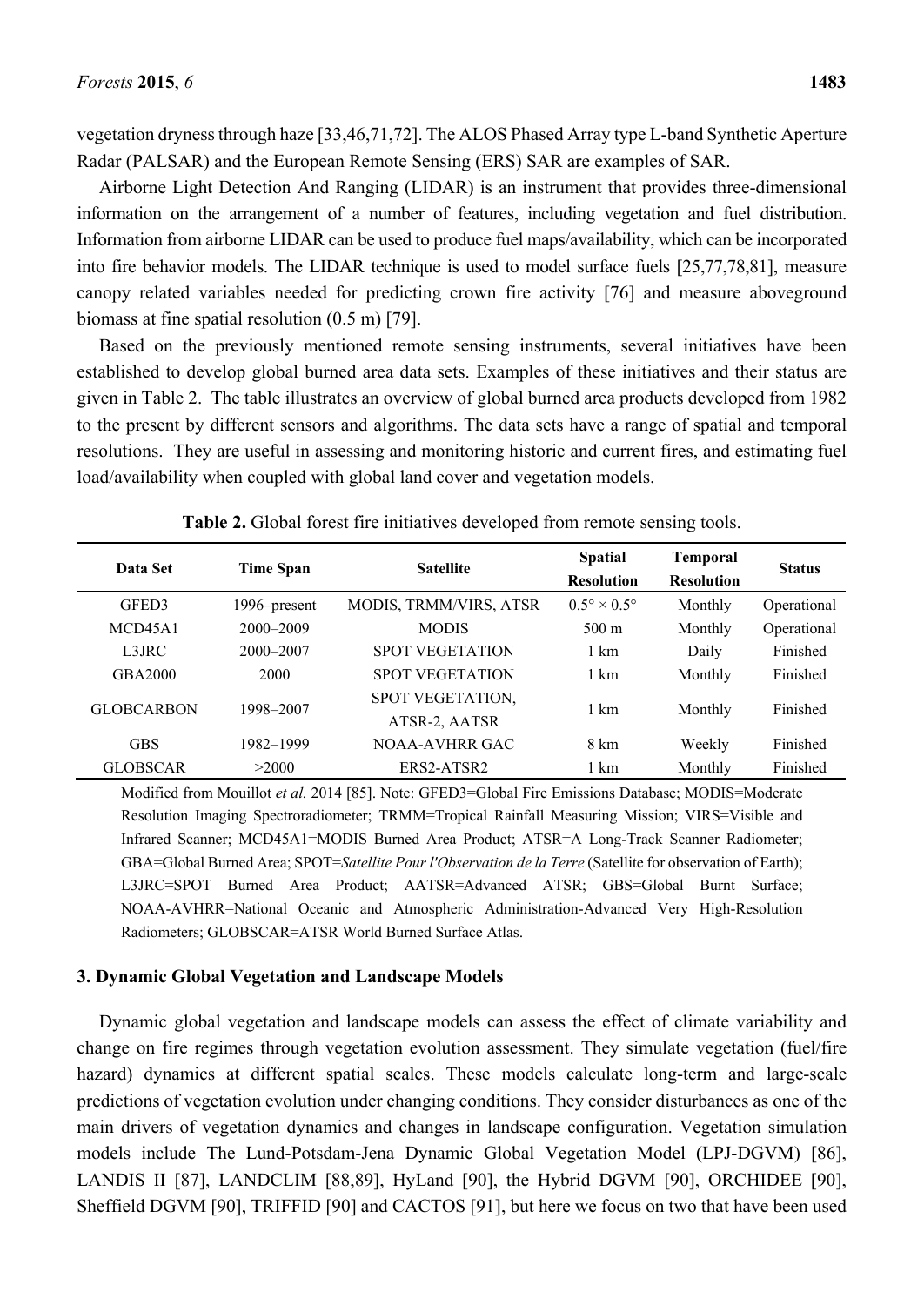to assess how fire activity evolves with respect to climate, vegetation dynamics, and landscape pattern. These two models are described below.

The Lund-Potsdam-Jena Dynamic Global Vegetation Model (LPJ-DGVM) combines process-based, land-atmosphere carbon and water exchanges and terrestrial vegetation dynamics [92]. The model is useful in showing multiple aspects of biospheric vulnerability to climate and land-use change and the feedback from land surface change [86]. This tool has been run with the HADCM2 historical and future climate simulation to predict impacts of climate change on historical and future (up to 2100) global vegetation carbon sequestration and fuel availability [90,93]. The model predicts a positive cumulative net carbon uptake by 2099; the peak annual carbon uptake will take place in the mid-2050s and then drop thereafter [90].

LANDIS II and LANDCLIM simulate forest succession, disturbances, forest management, climate change and seed dispersal across large landscapes for long periods of time, with a relative fine spatial resolution of 25 m. LANDIS II is essentially tailored for data and knowledge from the US, but it has been implemented in other areas such as northeastern China [87]. LANDCLIM has been tested and adapted to the European Alps, the American Rocky Mountains [88,89], and the Mediterranean ecosystem [94]. LANDCLIM has been used for assessing the effect of climate change and fires on the vegetation dynamics of the European Alps for the period 2071–2100 using the A2 scenario and the CHRM regional climate model, while evaluating future fire danger in the region [88]. The model predicts that climate change will affect forest vegetation significantly, especially in terms of biomass distribution and species composition along altitudinal gradients.

# **4. Modeling Fuel Characteristics and Fire: Integrated Fire-Vegetation Models**

Integrated fire-vegetation models (IFVMs) can also be used to study how fire activity may change in the future. DGVMs and IFVMs differ in terms of their focus. IFVMs integrate fire and vegetation models and study the combined effect of changing conditions on vegetation dynamics and fire regime, and their interactions. DGVMs study the impact of fire and other disturbances on vegetation dynamics, including how they shape future landscapes. The limitations of IFVMs come from their often large-scale assessments that require generalized inputs. IFVMs and DGVMs study the effect of climate variability/change and other factors on fuel availability and fire regime and analyze their interactions. IFVMs for example can predict fire occurrence. Some examples of IFVMs used to predict fire activity include:

The Global FIRe Model (GlobFIRM) can simulate fires to occur globally or in a fraction of the study area, depending on the probability of fire occurrence as a function of daily soil and fuel moisture, and the length of the fire season. GlobFIRM results have been assessed against historical area burned. The Glob-FIRM, fire module in the LPJ-DGVM for example, has been used to analyze the role of long-term historical (1901–1998) climate change and vegetation in global fire regimes in North, Central and South America, boreal Eurasia, the Mediterranean and Africa [86]. Compared to historical area burned, GlobFIRM successfully simulates fire regimes in some of these study areas [86]. A regionalized version of the model (Reg-FIRM) has been used in Germany [95] under changing climate conditions until 2100 using the A1FI emission scenario [96] to predict long-term future vegetation and fire regime variations [95].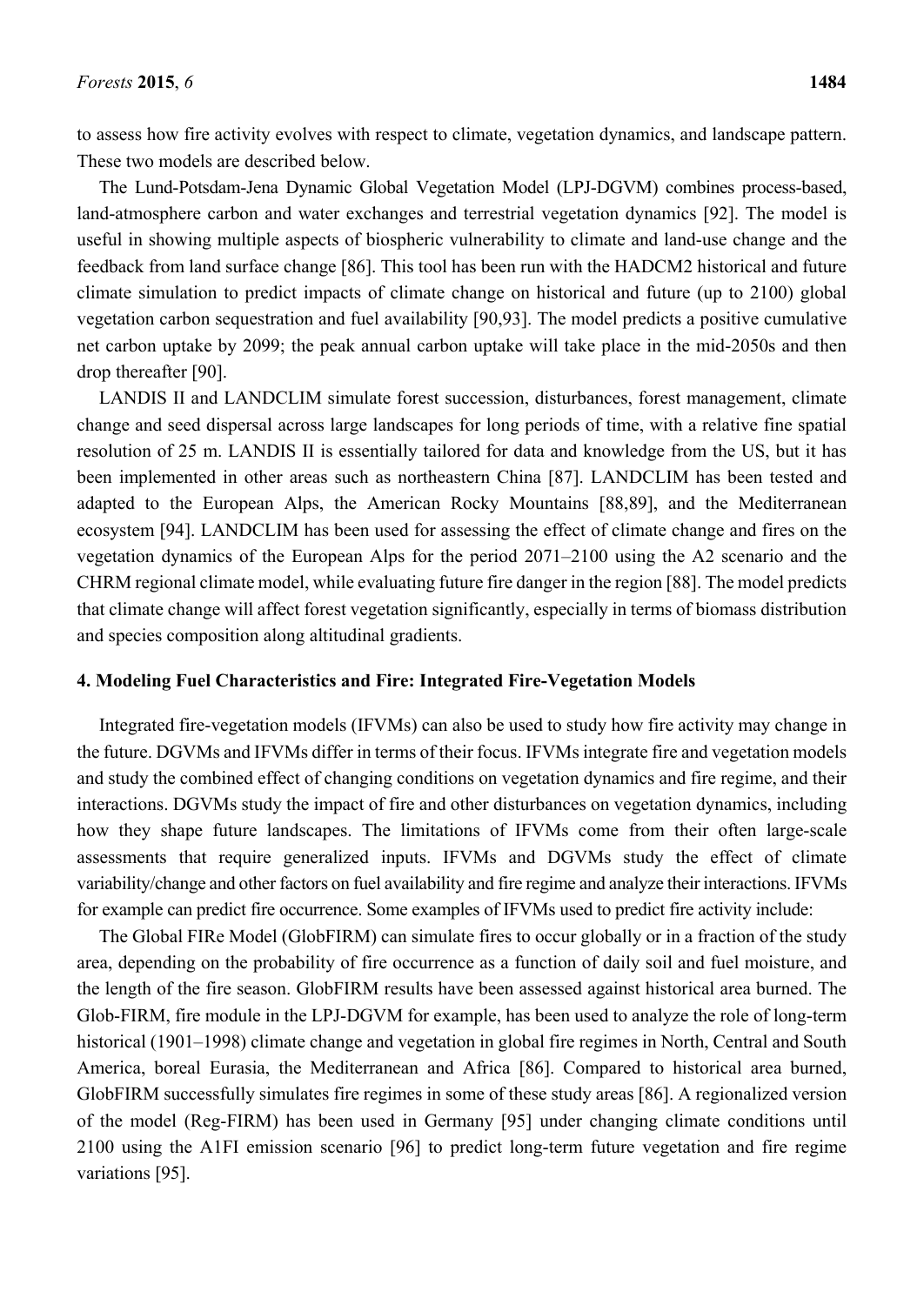The Large-fire Simulator (FSim) system is another potential tool for assessing the impact of climate variability and change on wildfire. It has been used in the US for simulating short-term historical risk of large-fire occurrence by incorporating factors such as fuel, topography and climate (e.g., temperature, precipitation, air humidity and wind) [97]. Because FSim can simulate fire occurrence and growth for thousands of years [97], it can simulate full fire regimes, considering variables such as fire occurrence, location, size and distribution of multiple fires [98].

MC1 is a dynamic vegetation model that can assess climate change impacts on ecosystem structure and function. It combines physiologically based biogeographic, biogeochemical processes and a fire disturbance model [92,99]. It has an MCFIRE fire module that mechanistically simulates the occurrence and impacts of fire events using thresholds of drought and the rate of fire spread. Fuel moisture, fuel loading and fuel type are calculated from input climate data and vegetation simulation models within MC1. With a spatial resolution of 150 m, MC1 is suitable for landscape to global scales applications [99,100]. It has been applied to assess the effects of fire, grazing and climate in South Dakota, USA [99], the effects of climate on wildfire and carbon dynamics in the Pacific Northwest, USA [101], and the impacts of global vegetation shifts on fire under different climate projections [102].

#### **5. Modeling Dynamics of Fuel Flammability: Fire Danger Rating Systems**

Fire Danger Rating Systems (FDRSs) are used to assess fuel and weather conditions and provide estimates of fuel flammability and potential fire behavior. They can provide daily reports and maps on fire danger for short-term forecasts under current climatic conditions, but they are also used to assess climate change impacts on long-term future wildfire hazards. FDRSs have been used in many parts of the world for more than 40 years. Some of the most popular FDRSs are the Canadian Forest Fire Danger Rating System (FFDRS) [103], the Australian Forest Fire Danger Rating/McArthur Forest Fire Danger Index (FFDI) [104], the United States National Fire Danger Rating System (NFDRS) [105], the Keetch-Byram Drought Index (KBDI) [106], the Nesterov Index [105] and the Zhdanko Index [106]. They have been applied in many countries , for example, the Canadian FFDRS has been used to forecast impacts of climate change on future fire hazard in many parts of the world, including Canada [107–110], North America [111], Portugal [112], the Iberian Peninsula and North Africa [103]. The McArthur FFDI has been used to predict future impacts of climate change on fire hazard in Australia in a 30 year time horizon [104]. And the US NFDRS has been implemented in the United States to predict climate change influence on fire hazard from 1950 to 2099 [113].

The KBDI has been used in global analyses to determine future fire activity under climate change. Two assessments of global future wildfire potential under climate change using KBDI show that, due to climate change, the wildfire potential for the period 2070–2100 may increase in places such as the United States, South America, Central Asia, Southern Europe, Southern Africa and Australia [5,114]. A modified version of KBDI has also been tested to predict climate change impacts on fire hazards in the eastern part of Kalimantan and eastern part of Sumatra, Indonesia [115]. The results show that fire hazards in these sites may significantly increase in 2070–2100 (drought index = 825–960) compared to 1960–1990 (drought index  $= 460 - 544$ ).

Some FDRSs have been coupled with climatology databases to assess fire danger. For example, in Northern Eurasia the KBDI, Nesterov, and Zhdanko indices were coupled with the Global Daily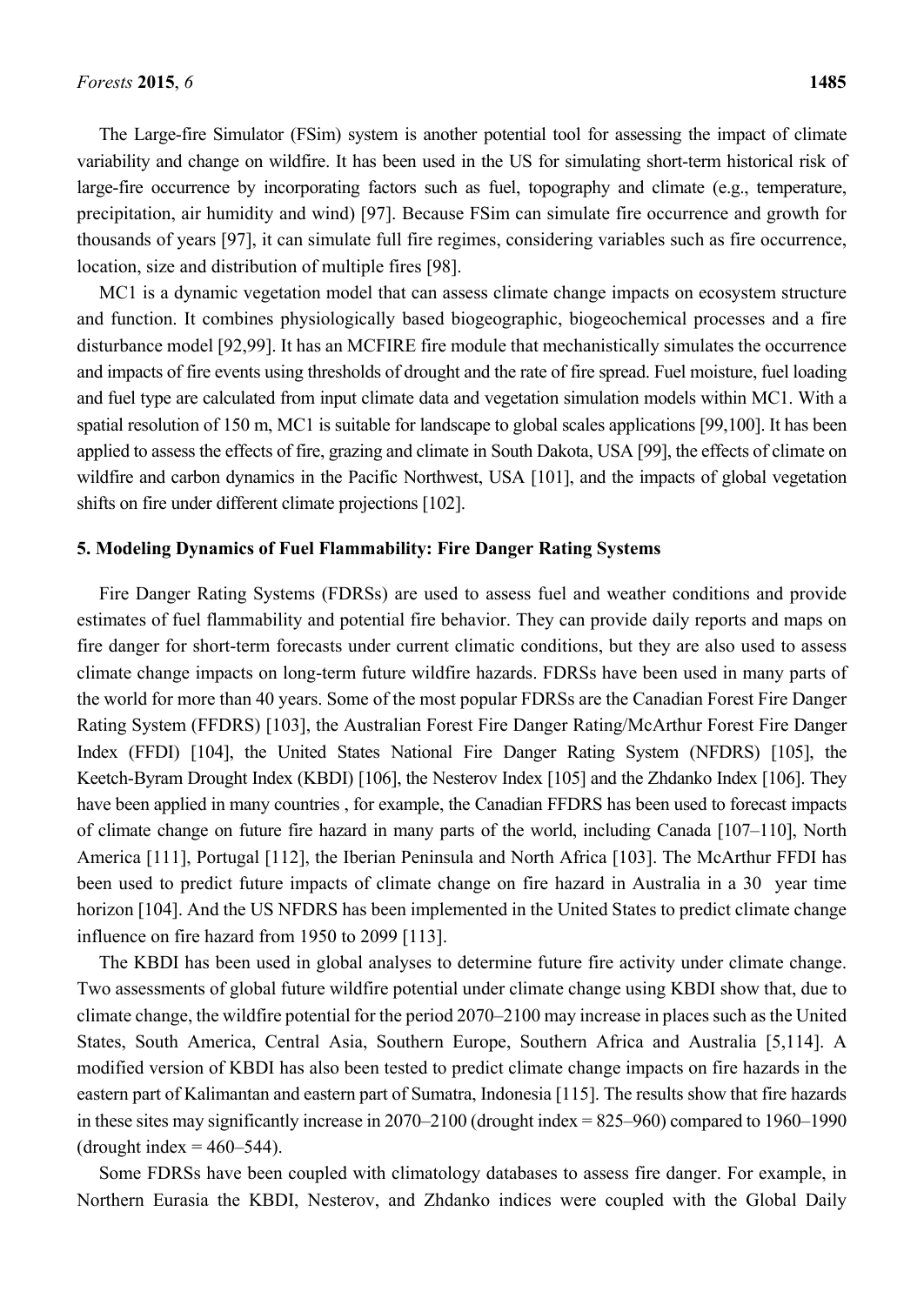Climatology Network and Global Synoptic Climatology Network to assess fire danger over the past 50 years across FDRSs [114]. The results indicate that there have been no significant changes in potential forest fire danger in this region during the past 50 years [114]. Climate data can be integrated into FDRSs and remote sensing fire products can be used to assess how well predicted fire danger corresponds to actual fire activity. For example, the Nesterov Index combined with MODIS MCD45 burned area product and the Vegetation Continuous Fields product have also been implemented in Africa to model burned areas. The simulation for the period 1980–2060 predicts a considerably decreasing trend of burned area [116].

FDRSs have been used to project fire danger into the future, but they often work on coarse resolution scales and their output metrics are usually dependent on climate conditions. NDFRS, for example, works on a resolution of 4 km [117], FFDRS on 10 km [118] and the KBDI on 50 km [115]). Because FDRSs rely so heavily on climate input, and other factors can define fire activity, projections using FDRSs provide limited information.

#### **6. Modeling Fire Ignition and Occurrence: Empirical Models**

Empirical models are useful for analyzing and predicting the impacts of climate variability (and non-climatic factors) on fire probability, fire occurrence and fire frequency. These models have been used to predict both short-term (less than 30 years) historical, and short-term and long-term (30 or more years) future forest fire probability. Different approaches have been used for ignition/fire occurrence modeling. Most of them have been implemented at a single spatial scale, either fine-scale being based on the proximity to hazardous elements [119–122] or broad-scale, based on the aggregation of both fire ignition events and influencing factors at an administrative or ecological level [22,123–125]. However, fire ignitions/occurrences can be modeled using different spatial scales, according to the available factors and data.

Empirical models require supporting data on climate, demography, accessibility, land-cover types, geography, remote sensing, fire danger, and fire history. The climate data used in the models can be derived from observed weather data (e.g., temperature, relative humidity, precipitation, wind) or from climate models. Demographic data for the models include population density and information about human activities. Accessibility information includes distance to roads, paths, railways, rivers or settlements. Examples of land-cover data are agriculture land, grassland, height and structure of vegetation. Geographic data include site location, slope and elevation information.

Often, many of these supporting data for investigating fire danger come from remote sensing products such as: Active fire data from MODIS, burn scar map from MODIS, Landsat or NOAA-AVHRR and vegetation height and structure, and canopy cover map from LIDAR, Fire Danger Rating Indices from Keetch-Byram Drought, Canadian Fire Weather, Palmer Drought Severity and Fosberg Fire Weather Indices.

There are many kinds of statistical methods used to analyze historical fire records and predict the probability of fire occurrence. Logistic regression has been one of the most common methods used to analyze or predict the impacts of climate variability (and non-climatic factors) on fire occurrence. It has been used to predict short-term history of wildfire dynamics in Greece (1970–1995) and wildfire probabilities in the United States (1985–1995 [12] and 1998–2003 [126]). It also has been used to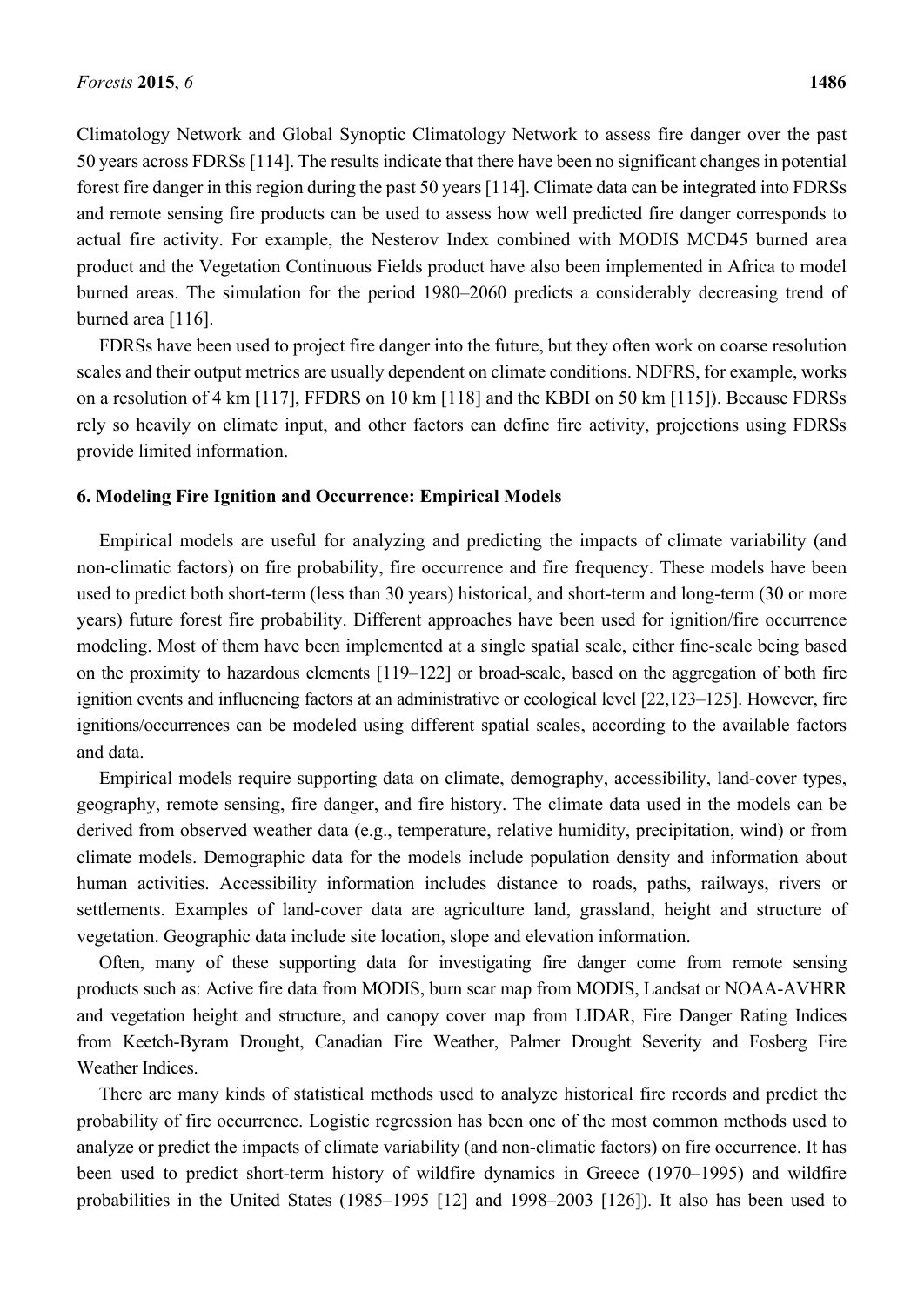analyze the role of climate change and non-climatic factors on the long term historical (1950–1992) wildfire probability on Vancouver Island, Canada [120], predict the short term future of large fire events (1 month) and fire probability (1 year) in Mesoamerica [127], and predict the impacts of climate change (and non-climatic factors) on the long-term future (2070–2099) fire risks and hazard in the USA [128].

Neural networks have been implemented in Spain to analyze the impacts of climate variability (and non-climatic factors) on the short-term historical (1988–2001) forest fire risk [129] and in Canada to predict the short-term historical (1986–1990) fire risk and hazard [122]. Multiple regressions, decision trees, Random Forest, neural network and support vector machines were used in Portugal to analyze burned areas using historical, short-term (2000–2003) climate variability [130].

The tools have also been used for analyzing impacts of climate change and variability, and non-climatic factors on short term and long term historical and current fire occurrence and fire frequency. For examples Bayesian networks have been used e.g., in Swaziland to analyze the impacts of climate change and variability on short term historical fire occurrence and predict 2000–2008 fire occurrence [131]. Classification and regression trees have been used in Spain to project 1991–2002 fire occurrence [132]. Correlation analysis was used, e.g., in the USA, to analyze the 1985–2002 fire occurrences [133]. K-nearest neighbors classifier, naive Bayes, J48 decision trees, jRIP classification rules, logistic regression, support vector machines, Bayesian networks, Adaboost, bagging, Random Forest have been used, e.g., in Slovenia, for predicting short-term historical (2000–2004) fire occurrences [134]. Finally, multiple regression and tree-based models have been used to analyze the impacts of climate change and other factors on the long-term historical (1961–1990) fire frequency in the USA [135].

The abovementioned examples show that empirical models are useful to predict/analyze wildfire situations with varied temporal resolution and accuracy. Most of the tools were used to analyze historical fires. Nevertheless, the models can also be used to predict short-term future wildfires as well as long-term future fires. When modeling fire occurrence based on historic fires, we must consider that ignition occurrence has an inherent degree of uncertainty associated with it. In order to obtain meaningful results through modeling, a minimum level of spatial and temporal aggregation of fire ignitions is required, and such level of aggregation varies across regions together with human behavior; the relative importance of ignition causes also varies across regions. In addition, the minimum size of the recorded fires used for defining the dependent variable of the models varies among studies. This has an important impact on the results, as the factors that define the occurrence of fires will move from those that explain the cause of ignition (in the case of small fires in the study), to those that relate to the spread of fires (as the minimum size of fires increases). For these reasons, we must use a critical approach rather than just a numerical one and compare results from different regions and data sets.

# **7. Modeling Fuel Flammability, Fire Occurrence, Spread and Effects: Fire Models**

Fire models are useful to predict fuel flammability, fire occurrence, fire behavior and fire effects under certain climate/weather conditions. These models were developed to support fire management activities including prescriptive fire, fuel hazard assessment, forest and fuel management planning and management of suppression. Examples of these systems include: RisQue (Risco de Queimada/fire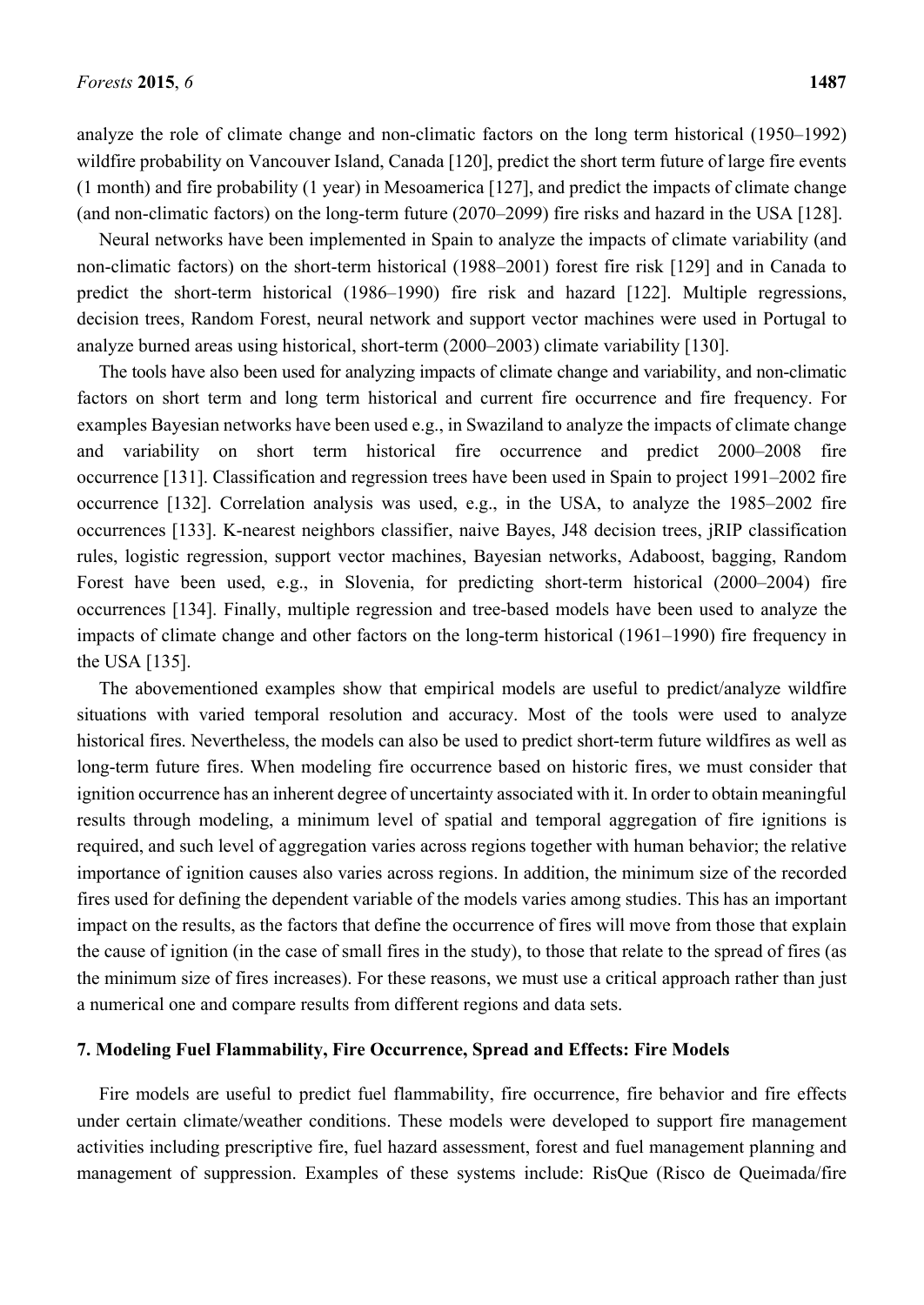risk model), Coupled Atmosphere-Wildland Fire-Environment (CAWFE), FireFamilyPlus, BehavePlus, FARSITE, FSPro and FlamMap.

RisQue is a simple geographic information system that uses a soil-water balance model to approximate soil moisture, which is influenced by evapotranspiration and rainfall, to relate water availability to vegetation stress, growth, forest structure and other fire-related variables such as flammability. RisQue has been used to assess the effect of climate on forest flammability in the Amazon from 1996 to 2001 [136].

Coupled Atmosphere-Wildland Fire-Environment (CAWFE) simulates fire spread and fuel consumption to assess smoke haze emission to the atmosphere and the feedback to winds characteristics and to fire behavior [137]. It combines meteorological flow, fire behavior, and fire-induced winds and it has two modules of numerical weather prediction model and fire behavior module and has been used in the US [138].

FireFamilyPlus can summarize and analyze weather observations, associate weather with local fire occurrence data, and compute fire danger indices based on the US NFDRS. By incorporating the fire occurrence record into the analysis, the software can show the historical relationships between climate/weather conditions and fire occurrence trends [139,140]. Although the system is not classified as an FDRS, it provides important information for active fire management from other FDRSs. FireFamilyPlus cannot only be used in active fire management, but can also provide information for fire-vegetation models such as FSim.

BehavePlus-Fire Modeling System provides information about fire behavior (rate of spread, flame length, fire line intensity or spotting distance), fire environment (fuel moisture), and fire effect (scorch height and tree mortality). BehavePlus provides simple, comprehensive graphs, tables and diagrams [141,142]. It offers a platform to understand the behavior of fire with specific fuels and weather conditions, or how fire will behave under different conditions. The tool is useful for fire investigation, wildfire behavior prediction and fuel hazard assessment activities.

FARSITE-Fire Area Simulator predicts the area growth of individual fire events and their behavior, explained in variables such as flame length and rate of spread [143]. The model requires accurate geo-referenced data on topography, vegetation and fuel attributes together with weather data to predict 2-dimensional fire growth and area burned during a short period of time (e.g., 1 day). The model predicts fire behavior in a specific location (cell) depending on the specific conditions within that cell and neighboring cells at the time of burn. The system is mainly used to recreate the growth of past fires; plan short-term fuel management across a landscape, or plan longer-term forest management, taking the evolution of the vegetation, the predicted weather and the ignitions into account; or estimate the consequences of prescribed fires. The FARSITE system is widely used for active fire management or research tasks within the US and Europe.

The FSPro-Fire Spread Probability, used in the US Wildland Fire Decision Support System [144], a system that is designed to determine the probability that a fire will spread to any given point, assuming an initial ignition or fire perimeter [141]. Using similar landscape information (such as FARSITE, FSPro) performs hundreds or thousands of separate fire growth simulations during specific simulation durations.

The FlamMap is a fire mapping and analysis system which estimates potential fire behavior across a landscape, by introducing landscape information similar to that in FARSITE (e.g., raster maps of slope, elevation, aspect, fuel type, tree height, canopy base height, canopy bulk density, canopy cover) but with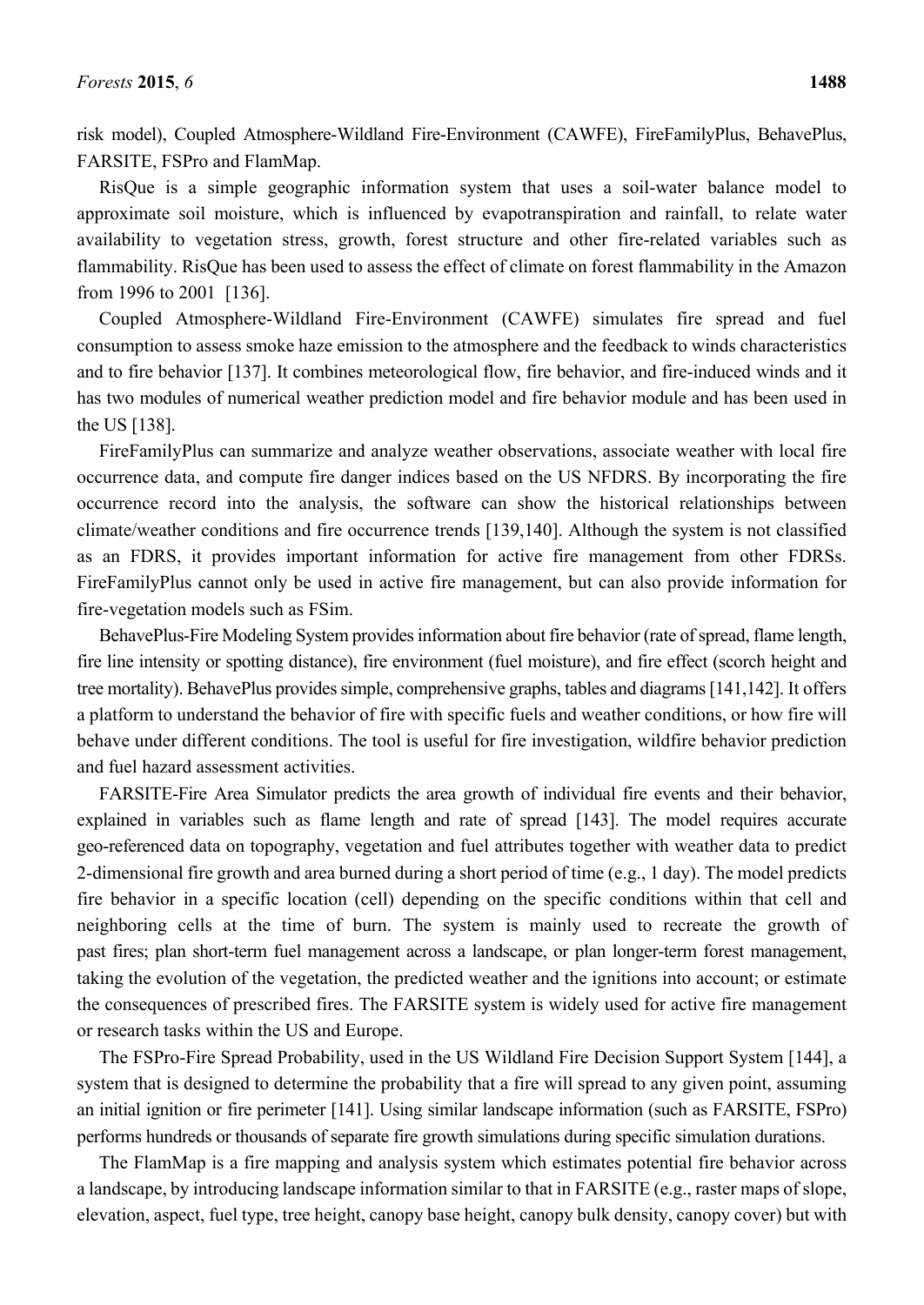constant values on fuel moisture and weather. The system produces fire behavior calculations such as spread rate, flame length, fire line intensity and fire crowning for each point on the studied area [139,145]. FlamMap can also calculate travel times for a fire, which is useful in determining effective fuel treatment locations.

With the exception of RisQue and CAWFE, these models share similar routines and sub-models; all were developed by the Missoula Fire Sciences Laboratory and the Rocky Mountain Research Station, USA. However, they differ from each other in terms of the number of fire events simulated and the way they handle results both temporally and spatially. They work at shorter temporal scales than DGVMs and IFVMs (*i.e.*, LPJ-DGV, LANDIS II, LANDCLIM, FSim) for predicting fuel availability and often in smaller spatial scales. Additionally, their spatial resolution and accuracy are better than DGVMs and IFVMs for predicting fuel availability. The use of the abovementioned fire behavior models is often not feasible for long-term predictions but they can be used to simulate short-term future conditions (static or a few days) or provide results to adjust or validate long-term simulations of climate change effects on fire activity.

# **8. Conclusions**

A number of tools are available to assess the impacts of climate variability and change on forest fire. The chosen tool should fit the objectives of the research, policy and management decisions. These tools have specific purposes, characteristics and limitations. Remote sensing, DGVMs and FDRSs are useful to analyze fire hazard, while empirical models are used to predict fire risk and frequency. The suitability of the tools for particular ecosystems (e.g., tropical or temperate forests) is also important; fire models may not be suitable for tropical humid forest as they are mainly developed for temperate or Mediterranean forest. Remote sensing and/or fire models can only provide short- to medium-term assessments of historical fire occurrence, while DGVM assessments can be used over longer time periods. Remote sensing and fire models can provide detailed fire assessments suitable for subnational scales, while DGVMs have relatively lower spatial resolution suitable for continent or global assessments.

Identification of the probability of fire events that vary across space and time are major challenges for modeling and assessing potential climate variability and change impacts on forest fire. Furthermore, the most realistic model results that capture climate-fire interactions are highly complex and are thus computationally expensive. Process-oriented models, such as DGVMs, usually have better representations than empirical models. Other challenges include the limitations of these tools in terms of considering ecosystem complexity and scale.

The abovementioned tools are useful for anticipating future climate variability and change impacts on forest fire and for mitigating climate change. They can be enhanced by continuously testing and adjusting for applications under different climate conditions and types of forest ecosystems.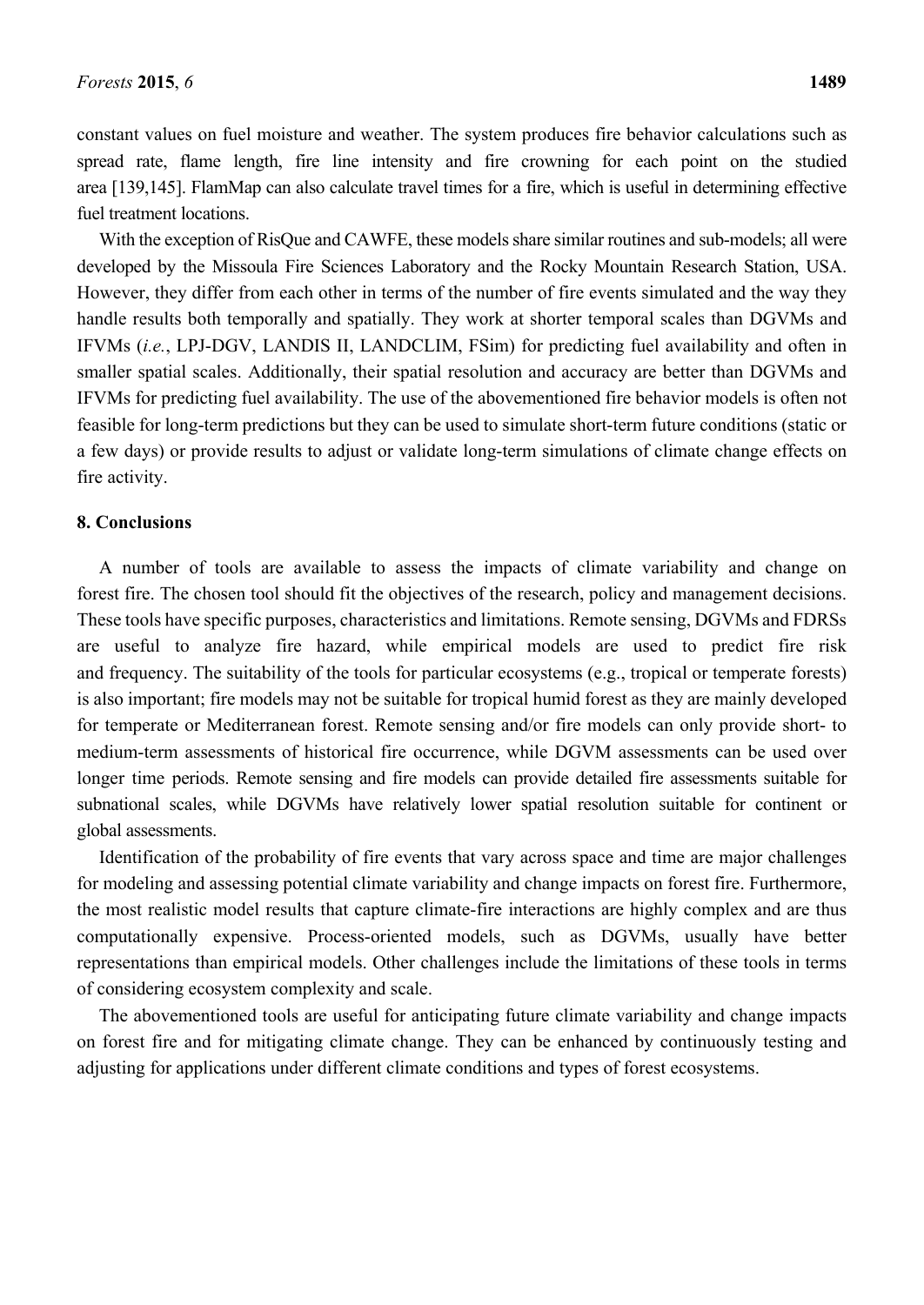# **Acknowledgments**

The authors would like to express their thanks to Bruno Locatelli for his valuable contributions and inputs to an earlier version of the manuscript and to AusAid-Agreement 63650 (now Australian Aid) for the financial support of this study.

# **Author Contributions**

Hety Herawati managed the general framework and content of the paper. José Ramón González-Olabarria contributed to the general framework and content, especially to the sections on remote sensing, vegetation simulation models, fire danger rating systems, and fire models. Arief Wijaya contributed to the general framework and content of the paper, especially to the section on remote sensing. Christopher Martius contributed to the general content of the paper. Herry Purnomo contributed to the general framework of the paper. Rubeta Andriani contributed to the general content of the paper, especially to the section on remote sensing.

#### **Glossary**

FAO [9] provides a glossary of fire related terms: Fire danger = a general term used to express an assessment of both fixed and variable factors of the fire environment that determine the ease of ignition, rate of spread, difficulty of control, and fire impact; fire hazard  $=$  a fuel complex, defined by volume, type, condition, arrangement, and location that determines the degree both of ease of ignition and of fire suppression difficulty; fire risk  $=$  the probability of fire initiation due to the presence and activity of a causative agent; flammability = relative ease of igniting and burning of a given fuel; fuel = all combustible organic material; ignition = the initiation of combustion.

# **Conflicts of Interest**

The authors do not see any conflicts of interest. This paper represents the authors' views and does not necessarily represent the views of the Center for International Forestry Research, the Forest Sciences Centre of Catalonia, or the Faculty of Forestry at Bogor Agricultural University.

# **References**

- 1. Trabaud, L. Postfire plant community dynamics in the Mediterranean basin. *Ecol. Stud.* **1994**, *107*,  $1 - 15$ .
- 2. Velez, R. Mediterranean forest fires: A regional perspective. *Unasylva* **1990**, *162*, 10–12.
- 3. Alo, C.A.; Wang, G.L. Potential future changes of the terrestrial ecosystem based on climate projections by eight general circulation models. *J. Geophys. Res.-Biogeosci.* **2008**, *113,* G01004, doi:10.1029/2007JG000528G01004.
- 4. Krawchuk, M.A.; Moritz, M.A.; Parisien, M.; Dorn, J.V.; Hayhoe, K. Global pyrogeography: The current and future distribution of wildfire. *PloS ONE*. **2009**, *4*, e5102.
- 5. Liu, Y.; Stanturf, J.; Goodrick, S. Trends in global wildfire potential in a changing climate. *Forest Ecol. Manag.* **2010**, *259*, 685–697.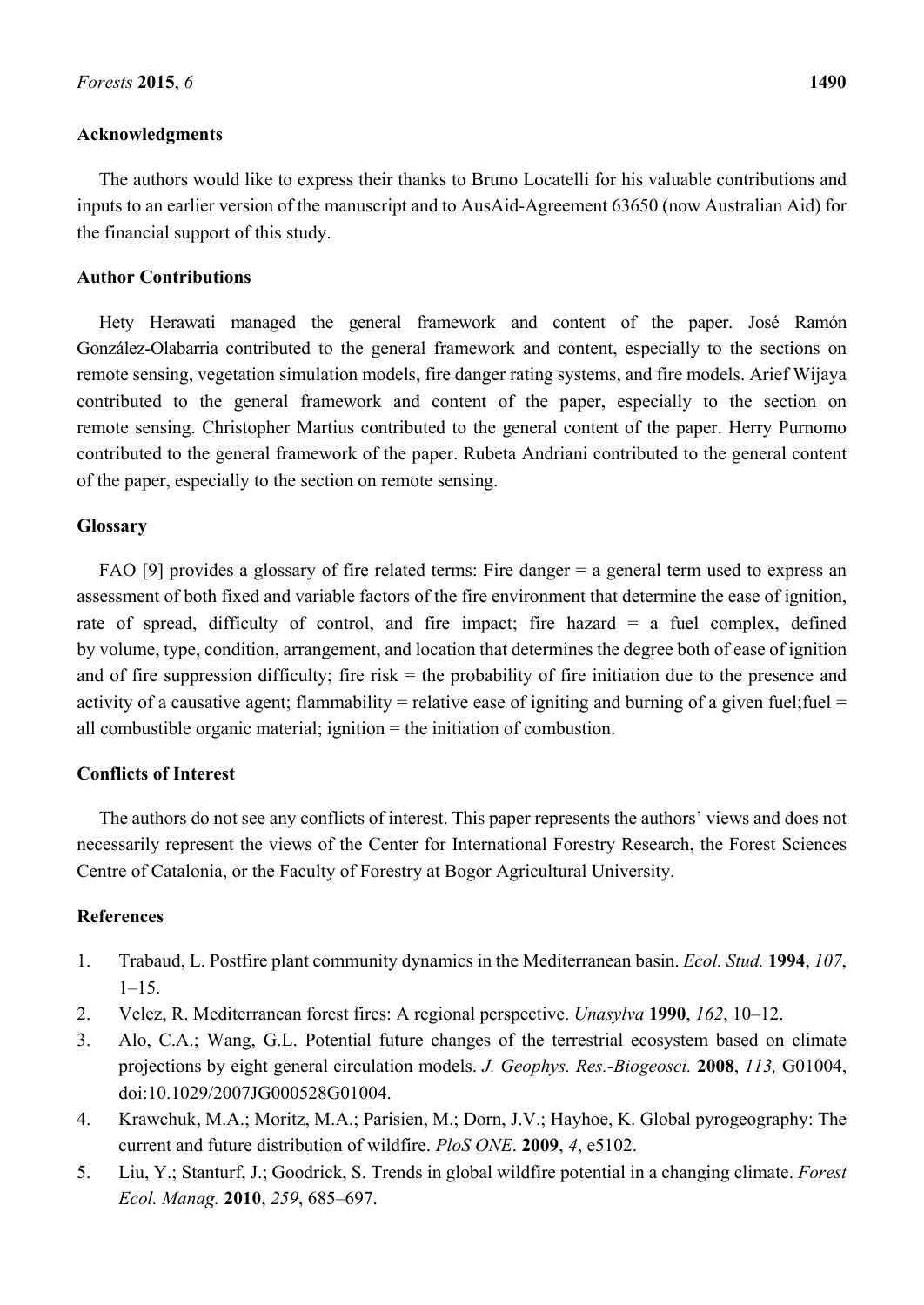- 6. Moritz, M.A.; Parisien, M.-A.; Batllori, E.; Krawchuk, M.A.; Van Dorn, J.; Ganz, D.J.; Hayhoe, K. Climate change and disruptions to global fire activity. *Ecosphere* **2012**, *3*, art49.
- 7. Scholze, M.; Knorr, W.; Arnell, N.W.; Prentice, I.C. A climate-change risk analysis for world ecosystems. *PNAS* **2006**, *103*, 13116–13120.
- 8. IPCC Summary for Policymakers. In *Climate Change 2013: The Physical Science Basis. Contribution of Working Group I to the Fifth Assessment Report of the Intergovernmental Panel on Climate Change*; Stocker, T., Qin, D., Plattner, G., Tignor, M., Allen, S., Boschung, J., Nauels, A., Xia, Y., Bex, V., Midgley, P., Eds.; Cambridge University Press: Cambridge, UK; New York, NY, USA, 2013; p. 29.
- 9. FAO; GFMC. FAO wildland fire management terminology. Available online: http://www.fire. uni-freiburg.de/literature/glossary.htm (accessed on 9 February 2014).
- 10. Fauria, M.M.; Michaletz, S.T.; Johnson, E.A. Predicting climate change effects on wildfires requires linking processes across scales. *Wiley Interdiscip. Rev. Clim. Chang.* **2010**, *2*, 99–112.
- 11. Flannigan, M.D.; Krawchuk, M.A.; de-Groot, W.J.; Wotton, B.M.; Gowman, L.M. Implications of changing climate for global wildland fire. *Int. J. Wildland Fire* **2009**, *18*, 483–507.
- 12. Cardille, J.A.; Ventura, S.J.; Turner, M.G. Environmental and social factors influencing wildfires in the Upper Midwest, USA. *Ecol. Appl.* **2001**, *11*, 111–127.
- 13. Genton, M.G.; Butry, D.T.; Gumpertz, M.L.; Prestemon, J.P. Spatio-temporal analysis of wildfire ignitions in the St Johns River Water Management District, Florida. *Int. J. Wildland Fire* **2006**, *15*, 87–97.
- 14. Agee, J.; Skinner, C. Basic principles of forest fuel reduction treatments. *For. Ecol. Manag.* **2005**, *211*, 83–96.
- 15. Dimitrakopoulos, A. A statistical classification of Mediterranean species based on their flammability components. *Int. J. Wildland Fire* **2001**, *10*, 113–118.
- 16. Schoenberg, F.; Peng, R.; Huang, Z.; P, R. Detection of non-linearities in the dependence of burn area on fuel age and climatic variables. *Int. J. Wildland Fire* **2003**, *12*, 1–6.
- 17. Allen, C.D. Cross-scale interactions among forest dieback, fire, and erosion in northern New Mexico landscapes. *Ecosystems* **2007**, *10*, 797–808.
- 18. Woodall, C.W.; Nagel, L.M. Down woody fuel loadings dynamics of a large-scale blowdown in northern Minnesota. *For. Ecol. Manag.* **2007**, *247*, 194–199.
- 19. González, J.; Trasobares, A.; Palahi, M.; Pukkala, T. Predicting stand damage and tree survival in burned forests in Catalonia (North-East Spain). *Ann. For. Sci.* **2007**, *64*, 733–742.
- 20. Pollet, J.; Omi, P.N. Effect of thinning and prescribed burning on crown fire severity in ponderosa pine forests. *Int. J. Wildland Fire* **2002**, *11*, 1–10.
- 21. Goldammer, J.G.; Price, C. Potential impacts of climate change on fire regimes in the tropics based on MAGICC and a GISS GCM-derived lightning model. *Clim. Chang.* **1998**, *39*, 273–296.
- 22. Wotton, B.M.; Martell, D.L.; Logan, K.A. Climate change and people-caused forest fire occurrence in Ontario. *Clim. Chang.* **2003**, *60*, 275–295.
- 23. Pausas, J.G.; Bradstock, R.A. Fire persistence traits of plants along a productivity and disturbance gradient in mediterranean shrublands of south-east Australia. *Glob. Ecol. Biogeogr.* **2007**, *16*, 330– 340.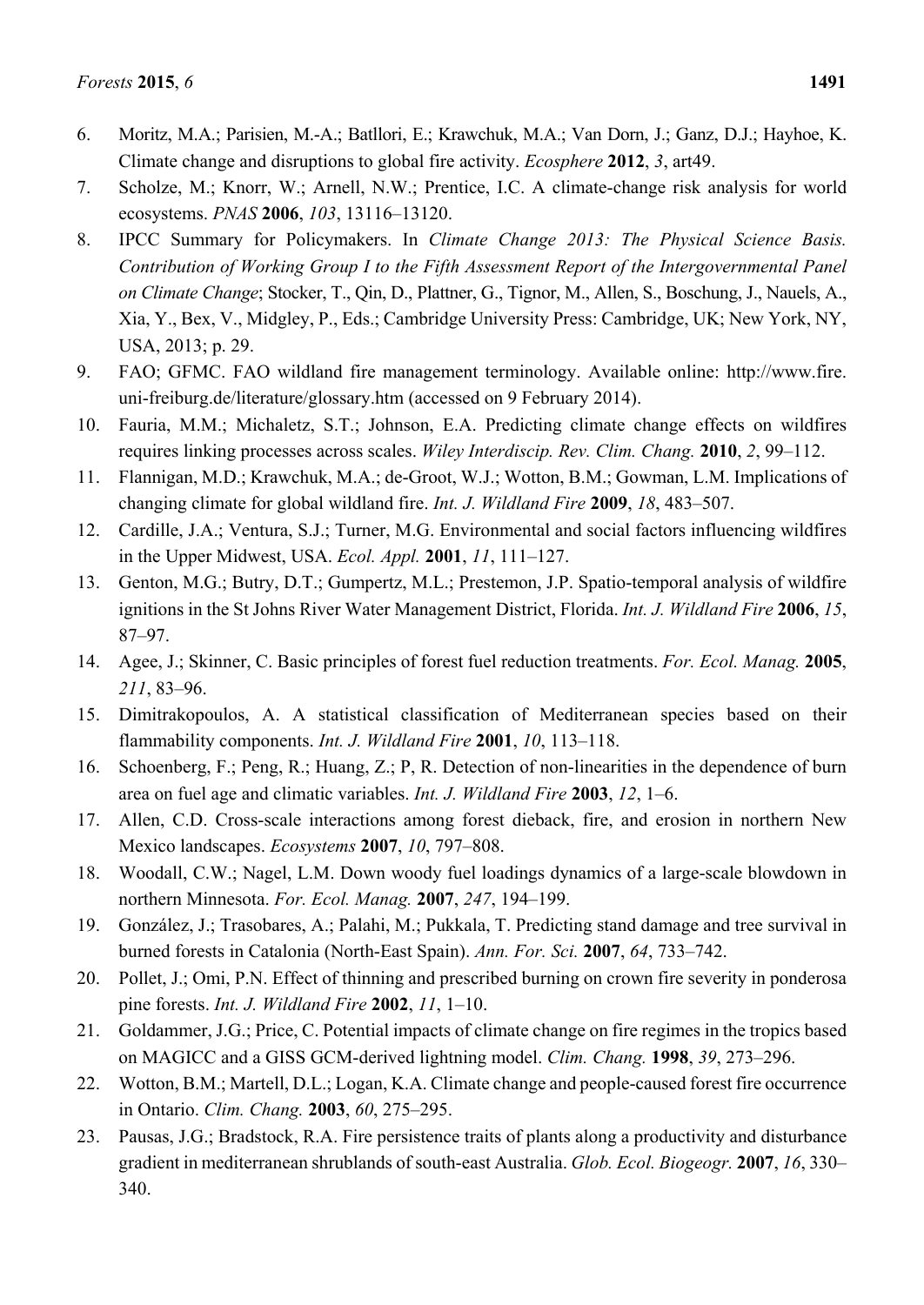- 24. Lavorel, S.; Flannigan, M.D.; Lambin, E.F.; Scholes, M.C. Vulnerability of land systems to fire: Interactions among humans, climate, the atmosphere, and ecosystems. *Mitig. Adapt. Strateg. Glob. Chang.* **2007**, *12*, 33–53.
- 25. González-Olabarria, J.R.; Rodríguez, F.; Fernández-Landa, A.; Mola-Yudego, B. Mapping fire risk in the Model Forest of Urbión (Spain) based on airborne LiDAR measurements. *For. Ecol. Manag.* **2012**, *282*, 149–156.
- 26. Dennis, R.A.; Maye, J.; Applegate, G.; Chokkalingam, U.; Colfer, C.J.P.; Kurniawan, I.; Lachowski, H.; Maus, P.; Permana, R.P.; Ruchiat, Y.; *et al*. Fire, people and pixels: Linking social science and remote sensing to understand underlying causes and impacts of fires in Indonesia. *Hum. Ecol.* **2005**, *33*, 465–504.
- 27. Chuvieco, E.; Cocero, D.; Riano, D.; Martin, P.; Martınez-Vega, J.; de-la-Riva, J.; Perez, F. Combining NDVI and surface temperature for the estimation of live fuel moisture content in forest fire danger rating. *Remote Sens. Environ.* **2004**, *92*, 322–331.
- 28. Gong, P.; Pu, R.; Li, Z.; Scarborough, J.; Clinton, N.; Levien, L.M. An integrated approach to wildland fire mapping of California, USA using NOAA/AVHRR data. *Photogramm. Eng. Remote Sens.* **2006**, *72*, 139–150.
- 29. Sukhinin, A.I.; French, N.H.F.; Kasischke, E.S.; Hewson, J.H.; Soja, A.J.; Csiszar, I.A.; Hyer, E.J.; Loboda, T.; Conrad, S.G.; Romasko, V.I.; *et al*. AVHRR-based mapping of fires in Russia: New products for fire management and carbon cycle studies. *Remote Sens. Environ.* **2004**, *93*, 546–564.
- 30. Tucker, C.J. Red and photographic infrared linear combinations for monitoring vegetation. *Remote Sens. Environ.* **1979**, *8*, 127–150.
- 31. Lyon, J.G.; Yuan, D.; Lunetta, R.S.; Elvidge, C.D. A change detection experiment using vegetation indices. *Photogramm. Eng. Remote Sens.* **1998**, *64*, 143–150.
- 32. Oldford, S.; Leblon, B.; Gallant, L.; Alexander, M.E. Mapping pre-fire forest conditions with NOAA-AVHRR images in northern Boreal forests. *Geocarto Int.* **2003**, *18*, 21–32.
- 33. Siegert, F.; Ruecker, G.; Hinrichs, A.; Hoffmann, A.A. Increased damage from fires in logged forests during droughts caused by El Nino. *Nature* **2001**, *414*, 437–440.
- 34. Schuck, A.; Brusselen, J.V.; Paivinen, R.; Hame, T.; Kennedy, P.; Folving, S. *Compilation of a Calibrated European Forest Map Derived from NOAA-AVHRR Data*; European Forest Institute: Joensuu, Finland, 2002; p. 44.
- 35. Chung, Y.S.; Kim, H.S. Satellite monitoring of forest fires and associated smoke plumes occuring in Korea. *Air Qual. Atmos. Health* **2008**, *1*, 111–118.
- 36. Crevoisier, C.; Shevliakova, E.; Gloor, M.; Wirth, C.; Pacala, S. Drivers of fire in the boreal forests: Data constrained design of a prognostic model of burned area for use in dynamic global vegetation models. *J. Geophys. Res.* **2007**, *112*, doi:10.1029/2006JD008372.
- 37. Xie, Y.; Sha, Z.; Yu, M. Remote sensing imagery in vegetation mapping: A review. *J. Plant Ecol.* **2008**, *1*, 9–23.
- 38. Li, Z.; Fraser, R.; Jin, J.; Abuelgasim, A.A.; Csiszar, I.; Gong, P.; Pu, R.; Hao, W. Evaluation of algorithms for fire detection and mapping across North America from satellite. *J. Geophys. Res.* **2003**, *108*, 4076.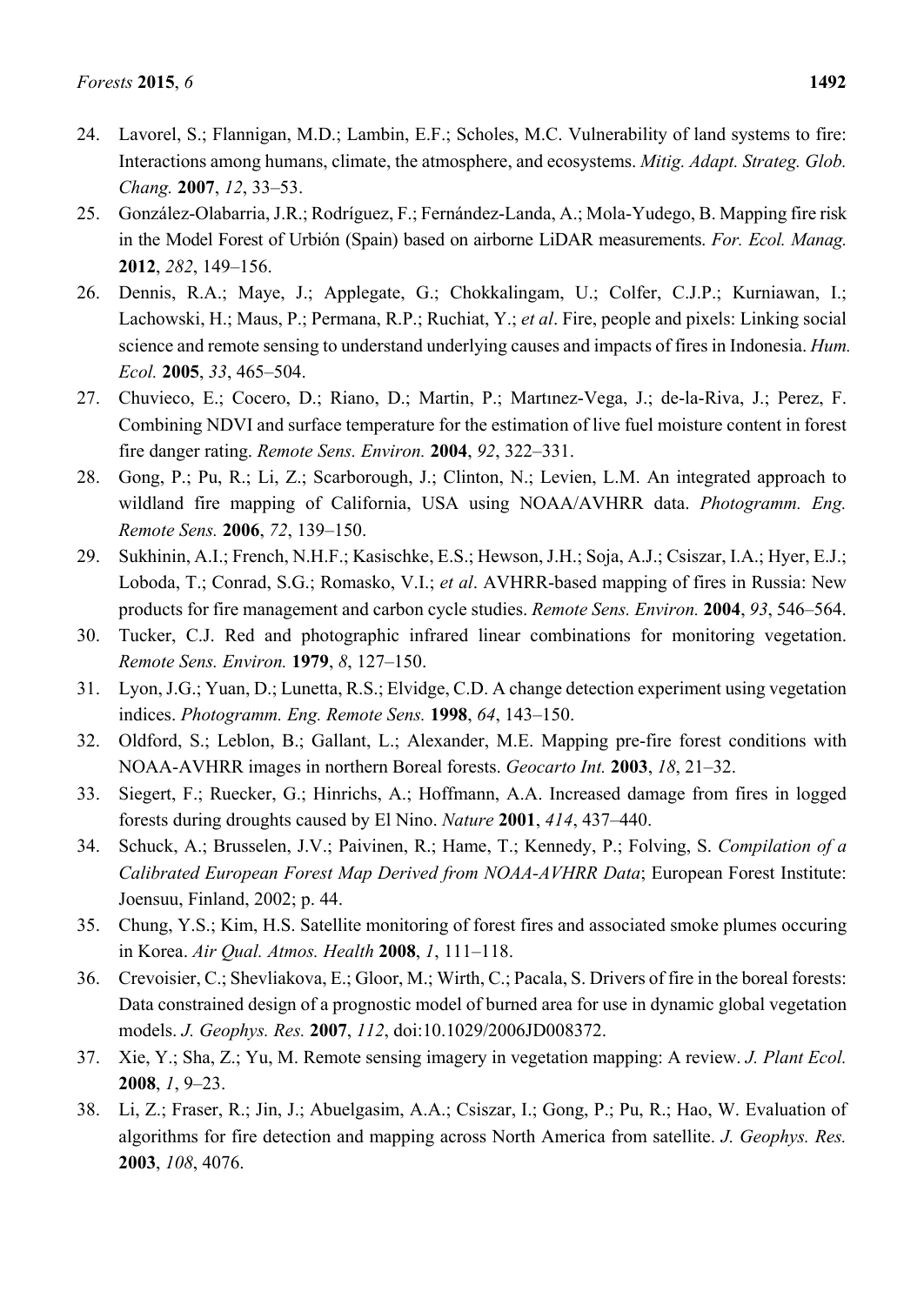- 39. Joseph, S.; Murthy, M.; Thomas, A. The progress on remote sensing technology in identifying tropical forest degradation: A synthesis of the present knowledge and future perspectives. *Environ. Earth Sci.* **2011**, *64*, 731–741.
- 40. Franke, J.; Navratil, P.; Keuck, V.; Peterson, K.; Siegert, F. Monitoring fire and selective logging activities in tropical peat swamp forests. *IEEE J. Sel. Top. Appl. Earth Observ. Remote Sens.* **2012**, *5*, 1811–1820.
- 41. Eitel, J.U.; Vierling, L.A.; Litvak, M.E.; Long, D.S.; Schulthess, U.; Ager, A.A.; Krofcheck, D.J.; Stoscheck, L. Broadband, red-edge information from satellites improves early stress detection in a New Mexico conifer woodland. *Remote Sens. Environ.* **2011**, *115*, 3640–3646.
- 42. Schuster, C.; Förster, M.; Kleinschmit, B. Testing the red edge channel for improving land-use classifications based on high-resolution multi-spectral satellite data. *Int. J. Remote Sens.* **2012**, *33*, 5583–5599.
- 43. RapidEye AG. *Satellite Imagery Product Specifications*; RapidEye AG and RapidEye US LLC: Brandenburg an der Havel, Germany, 2012; p. 44.
- 44. Jia, G.J.; Burke, I.C.; Goetz, A.F.; Kaufmann, M.R.; Kindel, B.C. Assessing spatial patterns of forest fuel using AVIRIS data. *Remote Sens. Environ.* **2006**, *102*, 318–327.
- 45. Asner, G.P.; Jones, M.O.; Martin, R.E.; Knapp, D.E.; Hughes, R.F. Remote sensing of native and invasive species in Hawaiian forests. *Remote Sens. of Environ.* **2008**, *112*, 1912–1926.
- 46. Chuvieco, E. *A Review of Remote Sensing Methods for the Study of Large Wildland Fires*; Departamento de Geografía, Universidad de Alcalá: Alcalá de Henares, Spain, 1997; p. 192.
- 47. Kerr, J.T.; Ostrovsky, M. From space to species: Ecological applications for remote sensing. *Trends Ecol. Evol.* **2003**, *18*, 299–305.
- 48. Lentile, L.B.; Holden, Z.A.; Smith, A.M.S.; Falkowski, M.J.; Hudak, A.T.; Morgan, P.; Lewis, S.A.; Gessler, P.E.; Benson, N.C. Remote sensing techniques to assess active fire characteristics and post-fire effects. *Int. J. Wildland Fire* **2006**, *15*, 319–345.
- 49. Alencar, A.A.C.; Solorzano, L.A.; Nepstad, D.C. Modeling forest understory fires in an Eastern Amazonian Landscape. *Ecol. Appl.* **2004**, *14*, S139–S149.
- 50. Barrett, K.; Kasischke, E.S.; McGuire, A.D.; Turetsky, M.R.; Kane, E.S. Modeling fire severity in black spruce stands in the Alaskan boreal forest using spectral and non-spectral geospatial data. *Remote Sens. Environ.* **2010**, *114*, 1494–1503.
- 51. De Zea Bermudez, P.; Mendes, J.; Pereira, J.M.C.; Turkman, K.F.; Vasconcelos, M.J.P. Spatial and temporal extremes of wildfire sizes in Portugal (1984–2004). *Int. J. Wildland Fire* **2009**, *18*, 983–991.
- 52. Joseph, S.; Anitha, K.; Murthy, M. Forest fire in India: A review of the knowledge base. *Jpn. For. Soc. Springer* **2009**, *14*, 127–134.
- 53. Chuvieco, E.; Kasischke, E.S. Remote sensing information for fire management and fire effects assessment. *J. Geophys. Res.* **2007**, *112*, G01S90.
- 54. Giglio, L.; Descloitres, J.; Justice, C.O.; Kaufman, Y.J. An enhanced contextual fire detection algorithm for MODIS. *Remote Sens. Environ.* **2003**, *87*, 273–282.
- 55. Roberts, G.J.; Wooster, M.J. Fire detection and fire characterization over Africa using Meteosat SEVIRI. *IEEE Trans. Geosci. Remote Sens.* **2008**, *46*, 1200–1218.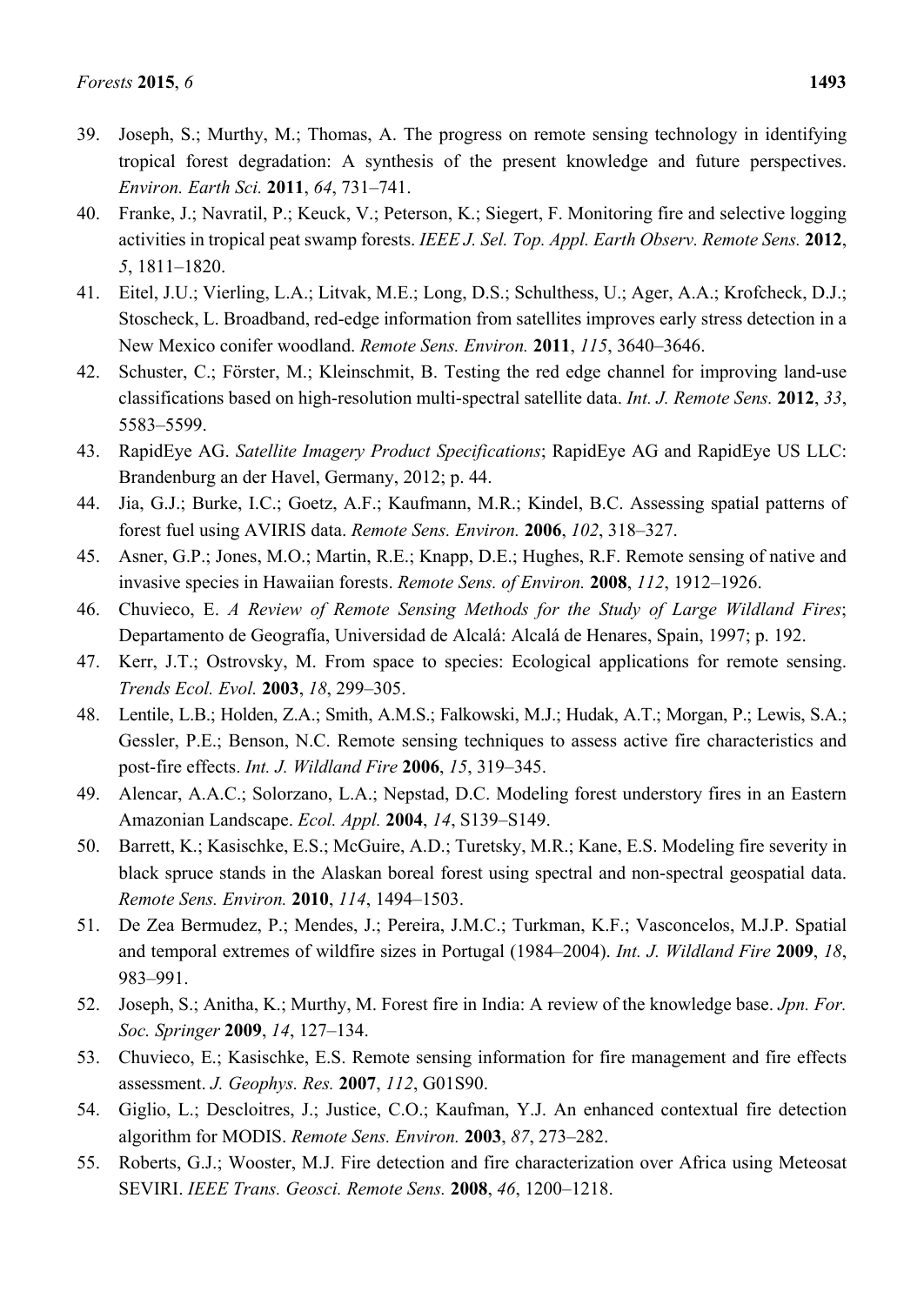- 56. Wooster, M.J.; Zhukov, B.; Oertel, D. Fire radiative energy for quantitative study of biomass burning: Derivation from the BIRD experimental satellite and comparison to MODIS fire products. *Remote Sens. Environ.* **2003**, *86*, 83–107.
- 57. Achard, F.; Eva, H.D.; Mollicone, D.; Beuchle, R. The effect of climate anomalies and human ignition factor on wildfires in Russian boreal forests. *Philos. Trans. R. Soc. B* **2008**, *363*, 2329–2337.
- 58. Akther, M.S.; Hassan, Q.K. Remote sensing-based assessment of fire danger conditions over boreal forest. *Sel. Top. Appl. Earth Observ. Remote Sens. IEEE J.* **2011**, *4*, 992–999.
- 59. Pricope, N.G.; Binford, M.W. A spatio-temporal analysis of fire recurrence and extent for semi-arid savanna ecosystems in southern Africa using moderate-resolution satellite imagery. *J. Environ. Manag.* **2012**, *100*, 72–85.
- 60. Tansey, K.; Beston, J.; Hoscilo, A.; Page, S.E.; Hernandez, C.U.P. Relationship between MODIS fire hot spot count and burned area in a degraded tropical peat swamp forest in Central Kalimantan, Indonesia. *J. Geophys. Res.* **2008**, *113*, doi:10.1029/2008JD010717.
- 61. Morisette, J.T.; Giglio, L.; Csiszar, I.; Setzer, A.; Schroeder, W.; Morton, D.; Justice, C.O. Validation of MODIS active fire detection products derived from two algorithms. *Earth Interact.* **2005**, *9*, 1–25.
- 62. Giglio, L.; Randerson, J.T.; van der Werf, G.R.; Kasibhatla, P.S.; Collatz, G.J.; Morton, D.C.; DeFries, R.S. Assessing variability and long-term trends in burned area by merging multiple satellite fire products. *Biogeosciences* **2010**, *7*, 1171–1186.
- 63. Oertel, D.; Zhukov, B.; Thamm, H.-P.; Roehrig, J.; Orthmann, B. Space-borne high resolution fire remote sensing in Benin, West Africa. *Int. J. Remote Sens.* **2004**, *25*, 2209–2216.
- 64. Briess, K.; Lorenz, E. Systematic image processing of the small satellite mission BIRD. Available online: http://fred.unis.no/AGF218/Systematic%20image%20processing%20of%20BIRD%20V2.pdf (accessed on 10 March 2014).
- 65. Falkowski, M.J.; Gessler, P.E.; Morgan, P.; Hudak, A.T.; Smith, A.M.S. Characterizing and mapping forest fire fuels using ASTER imagery and gradient modeling. *For. Ecol. Manag.* **2005**, *217*, 129–146.
- 66. Yamaguchi, Y.; Kahle, A.B.; Tsu, H.; Kawakami, T.; Pniel, M. Overview of advanced spaceborne thermal emission and reflection radiometer (ASTER). *IEEE Trans. Geosci. Remote Sens.* **1998**, *36*, 1062–1071.
- 67. Keramitsoglou, I.; Kontoes, C.; Sykioti, O.; Sifakis, N.; Xofis, P. Reliable, accurate and timely forest mapping for wildfire management using ASTER and Hyperion satellite imagery. *For. Ecol. Manag.* **2008**, *255*, 3556–3562.
- 68. Harris, S.; Veraverbeke, S.; Hook, S. Evaluating spectral indices for assessing fire severity in Chaparral ecosystems (Southern California) using MODIS/ASTER (MASTER) airborne simulator data. *Remote Sens.* **2011**, *3*, 2403–2419.
- 69. Hook, S.J.; Myers, J.J.; Thome, K.J.; Fitzgerald, M.; Kahle, A.B. The MODIS/ASTER airborne simulator (MASTER)-a new instrument for earth science studies. *Remote Sens. Environ.* **2001**, *76*, 93–102.
- 70. Mitri, G.; Gitas, I. Fire type mapping using object-based classification of Ikonos imagery. *Int. J. Wildland Fire* **2006**, *15*, 457–462.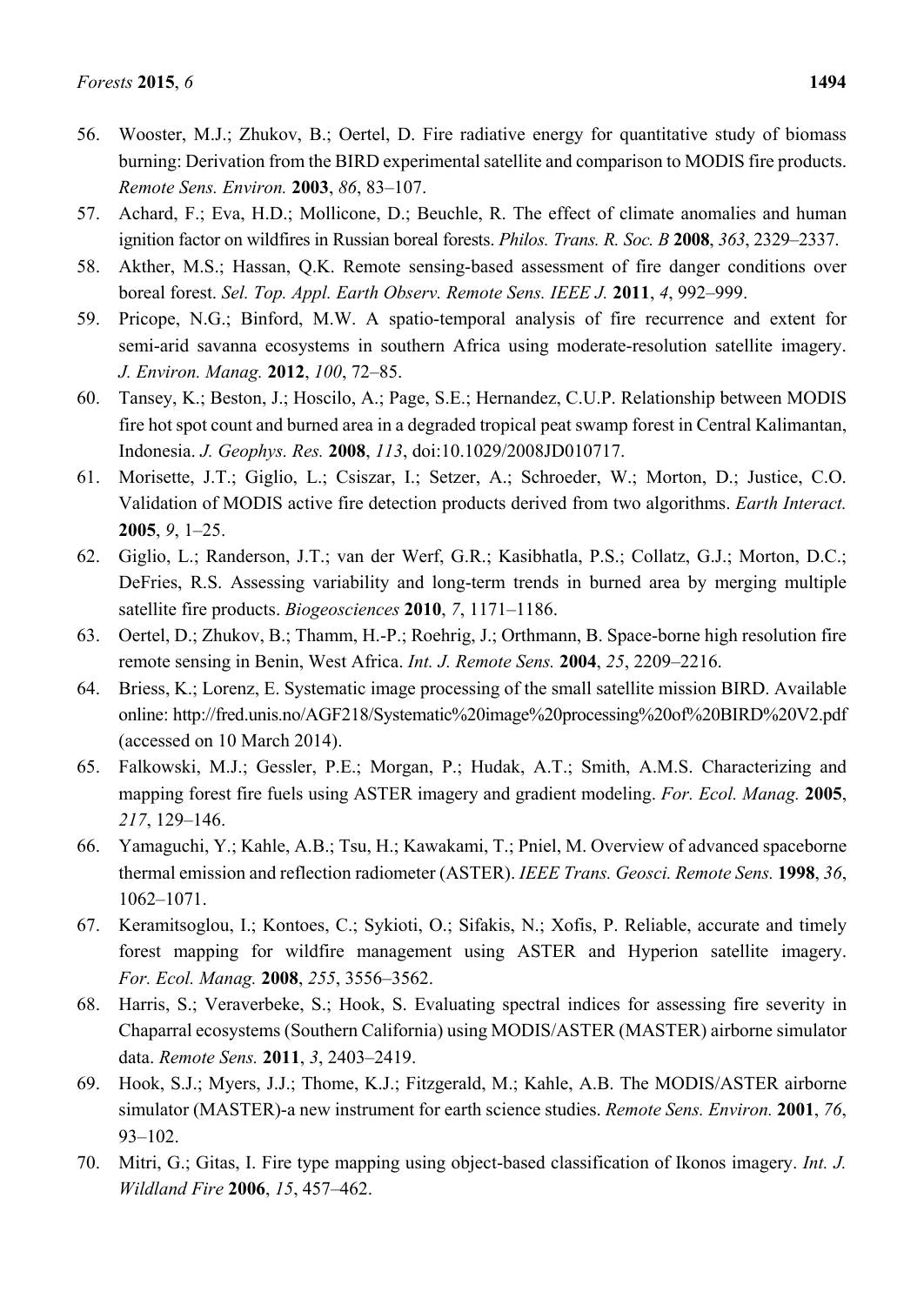- 71. Bourgeau-Chavez, L.L.; Garwood, G.; Riordan, K.; Cella, B.; Alden, S.; Kwart, M.; Murphy, K. Assessing the potential for wildfire using ERS-2 SAR imagery. *Alask. Satell. Facil.* **2006**, *3, 2*.
- 72. Dobson, M.C.; Pierce, L.; Sarabandi, K.; Ulaby, F.T.; Sharik, T. Preliminary analysis of ERS-1 SAR for forest ecosystem studies. *IEEE Trans. Geosci. Remote* **1992**, *30*, 203–211.
- 73. Leblon, B.; Kasischke, E.; Alexander, M.; Doyle, M.; Abbott, M. Fire danger monitoring using ERS-1 SAR images in the case of northern Boreal forests. *Nat. Hazards* **2002**, *27*, 231–255.
- 74. Siegert, F.; Hoffmann, A.A. The 1998 forest fires in East Kalimantan (Indonesia): A quantitative evaluation using high resolution, multitemporal ERS-2 SAR images and NOAA-AVHRR hotspot data. *Remote Sens. Environ.* **2000**, *72*, 64–77.
- 75. Kasischke, E.S.; Bourgeau-Chavez, L.L.; Johnstone, J.F. Assessing spatial and temporal variations in surface soil moisture in fire-disturbed black spruce forests in Interior Alaska using spaceborne synthetic aperture radar imagery—Implications for post-fire tree recruitment. *Remote Sens. Environ.* **2007**, *108*, 42–58.
- 76. Andersen, H.-E.; McGaughey, R.J.; Reutebuch, S.E. Estimating forest canopy fuel parameters using LIDAR data. *Remote Sens. Environ.* **2005**, *94*, 441–449.
- 77. Mutlu, M.; Popescu, S.C.; Stripling, C.; Spencer, T. Mapping surface fuel models using lidar and multispectral data fusion for fire behavior. *Remote Sens. Environ.* **2008**, *112*, 274–285.
- 78. Mutlu, M.; Popescu, S.C.; Zhao, K. Sensitivity analysis of fire behavior modeling with LIDAR-derived surface fuel maps. *For. Ecol. Manag.* **2008**, *256*, 289–294.
- 79. Riano, D.; Meier, E.; Allgower, B.; Chuvieco, E.; Ustin, S.L. Modeling airborne laser scanning data for the spatial generation of critical forest parameters in fire behavior modeling. *Remote Sens. Environ.* **2003**, *86*, 177–186.
- 80. Riano, D.; Valladares, F.; Condes, S.; Chuvieco, E. Estimation of leaf area index and covered ground from airborne laser scanner (Lidar) in two contrasting forests. *Agric. For. Meteorol.* **2004**, *124*, 269–275.
- 81. Riano, D.; Chuvieco, E.; Ustin, S.L.; Salas, J.; Rodríguez-Perez, J.R.; Ribeiro, L.M.; Viegas, D.X.; Moreno, J.M.; Fernandez, H. Estimation of shrub height for fuel-type mapping combining airborne LiDAR and simultaneous color infrared ortho imaging. *Int. J. Wildland Fire* **2007**, *16*, 341–348.
- 82. Jubanski, J.; Ballhorn, U.; Kronseder, K.; Franke, J.; Siegert, F. Detection of large above-ground biomass variability in lowland forest ecosystems by airborne LiDAR. *Biogeosciences* **2013**, *10*, 3917–3930.
- 83. Blackbridge. *Satellite Imagery Product Specifications*; Blackbridge: Berlin, Germany, 2012; p. 47.
- 84. Irons, J.R.; Dwyer, J.L.; Barsi, J.A. The next landsat satellite: The landsat data continuity mission. *Remote Sens. Environ.* **2012**, *122*, 11–21.
- 85. Mouillot, F.; Schultz, M.G.; Yue, C.; Cadule, P.; Tansey, K.; Ciais, P.; Chuvieco, E. Ten years of global burned area products from spaceborne remote sensing-A review: Analysis of user needs and recommendations for future developments. *Int. J. Appl. Earth Observ. Geoinf.* **2014**, *26*, 64–79.
- 86. Thonicke, K.; Venevsky, S.; Sitch, S.; Cramer, W. The role of fire disturbance for global vegetation dynamics: Coupling fire into a dynamic global vegetation model. *Glob. Ecol. Biogeogr.* **2001**, *10*, 661–677.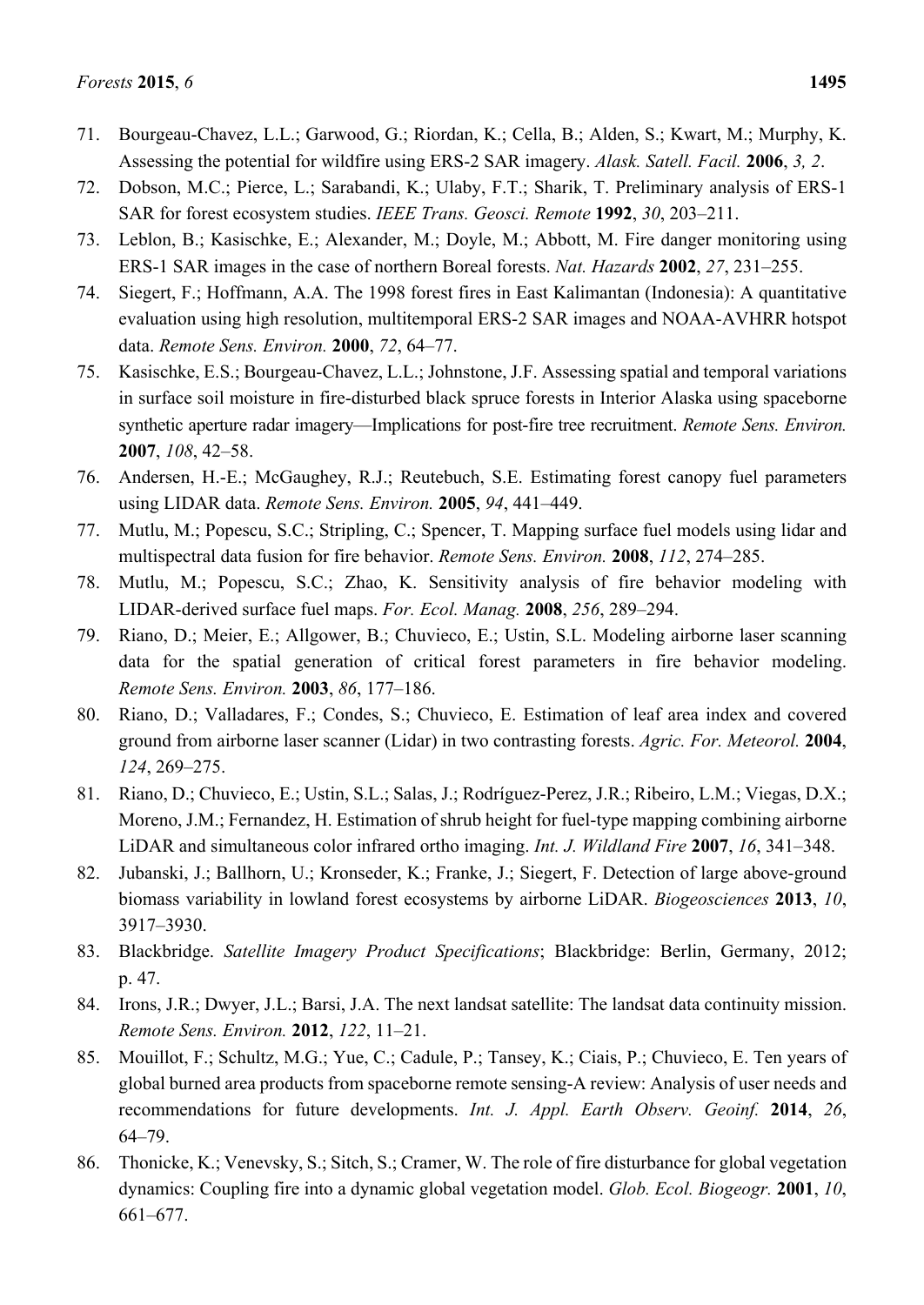- 87. He, H.S.; Hao, Z.; Mladenoff, D.J.; Shao, G.; Hu, Y.; Chang, Y. Simulating forest ecosystem response to climate warming incorporating spatial effects in north-eastern China. *J. Biogeogr.* **2005**, *32*, 2043–2056.
- 88. Schumacher, S.; Bugmann, H. The relative importance of climatic effects, wildfires and management for future forest landscape dynamics in the Swiss Alps. *Glob. Chang. Biol.* **2006**, *12*, 1435–1450.
- 89. Schumacher, S.; Reineking, B.; Sibold, J.; Bugmann, H. Modeling the impact of climate and vegetation on fire regimes in mountain landscapes. *Landsc. Ecol.* **2006**, *21*, 539–554.
- 90. Sitch, S.; Huntingford, C.; Gedney, N.; Levy, P.E.; Lomas, M.; Piao, S.L.; Betts, R.; Ciais, P.; Cox, P.; Friedlingstein, P.; *et al*. Evaluation of the terrestrial carbon cycle, future plant geography and climate-carbon cycle feedbacks using five dynamic global vegetation models (DGVMs). *Glob. Chang. Biol.* **2008**, *14*, 2015–2039.
- 91. Battles, J.J.; Robards, T.; Das, A.; Waring, K.; Gilless, J.K.; Biging, G.; Schurr, F. Climate change impacts on forest growth and tree mortality: A data-driven modeling study in the mixedconifer forest of the Sierra Nevada, California. *Clim. Chang.* **2008**, *87*, S193–S213.
- 92. UNFCCC Secretariat. *Compendium on Methods and Tools to Evaluate Impacts of, and Vulnerability and Adaptation to Climate Change*; Final Draft Report; UNFCCC Secretariat: Bonn, Germany, 2008.
- 93. Sitch, S.; Smith, B.; Prentice, I.; Arneth, A.; Bondeau, A.; Cramer, W.; Kaplan, J.; Levis, S.; Lucht, W.; Sykes, M.; *et al*. Evaluation of ecosystem dynamics, plant geography and terrestrial carbon cycling in LPJ dynamic global vegetation model. *Glob. Chang. Biol.* **2003**, *9*, 161–185.
- 94. Henne, P.D.; Elkin, C.; Colombaroli, D.; Samartin, S.; Bugmann, H.; Heiri, O.; Tinner, W. Impacts of changing climate and land use on vegetation dynamics in a Mediterranean ecosystem: Insights from paleoecology and dynamic modeling. *Landsc. Ecol.* **2012**, 1–15.
- 95. Thonicke, K.; Cramer, W. Long-term trends in vegetation dynamics and forest fires in Brandenburg (Germany) under a changing climate. *Nat. Hazards* **2006**, *38*, 283–300.
- 96. IPCC. *IPCC Special Report. Emissions Scenarios. Summary for Policymakers*; WMO, UNEP: Geneva, Switzerland, 2000; p. 20.
- 97. Finney, M.A.; McHugh, C.W.; Grenfell, I.C.; Riley, K.L.; Short, K.C. A simulation of probabilistic wildfire risk components for the continental United States. *Stochast. Environ. Res. Risk Assess.* **2011**, *25*, 973–1000.
- 98. Gebert, K.M.; Calkin, D.E.; Huggett, R.J.; Abt, K.L. Economic analysis of federal wildfire management programs. In *The Economics of Forest Disturbances: Wildfires, Storms, and Invasive Species*; Holmes, T.P., Prestemon, J.P., Abt, K.L., Eds.; Springer-Verlag: Dordrecht, The Netherlands, 2008; pp. 295–322.
- 99. Bachelet, D.; Lenihan, J.M.; Daly, C.; Neilson, R.P. Interactions between fire, grazing and climate change at Wind Cave National Park, SD. *Ecol. Model.* **2000**, *134*, 229–244.
- 100. Bachelet, D.; Neilson, R.P.; Lenihan, J.M.; Drapek, R.J. Climate change effects on vegetation distribution and carbon budget in the United States. *Ecosystems* **2001**, *4*, 164–185.
- 101. Rogers, B.M.; Neilson, R.P.; Drapek, R.; Lenihan, J.M.; Wells, J.R.; Bachelet, D.; Law, B.E. Impacts of climate change on fire regimes and carbon stocks of the U.S. Pacific Northwest. *J. Geophys. Res.* **2011**, *116*, G03037.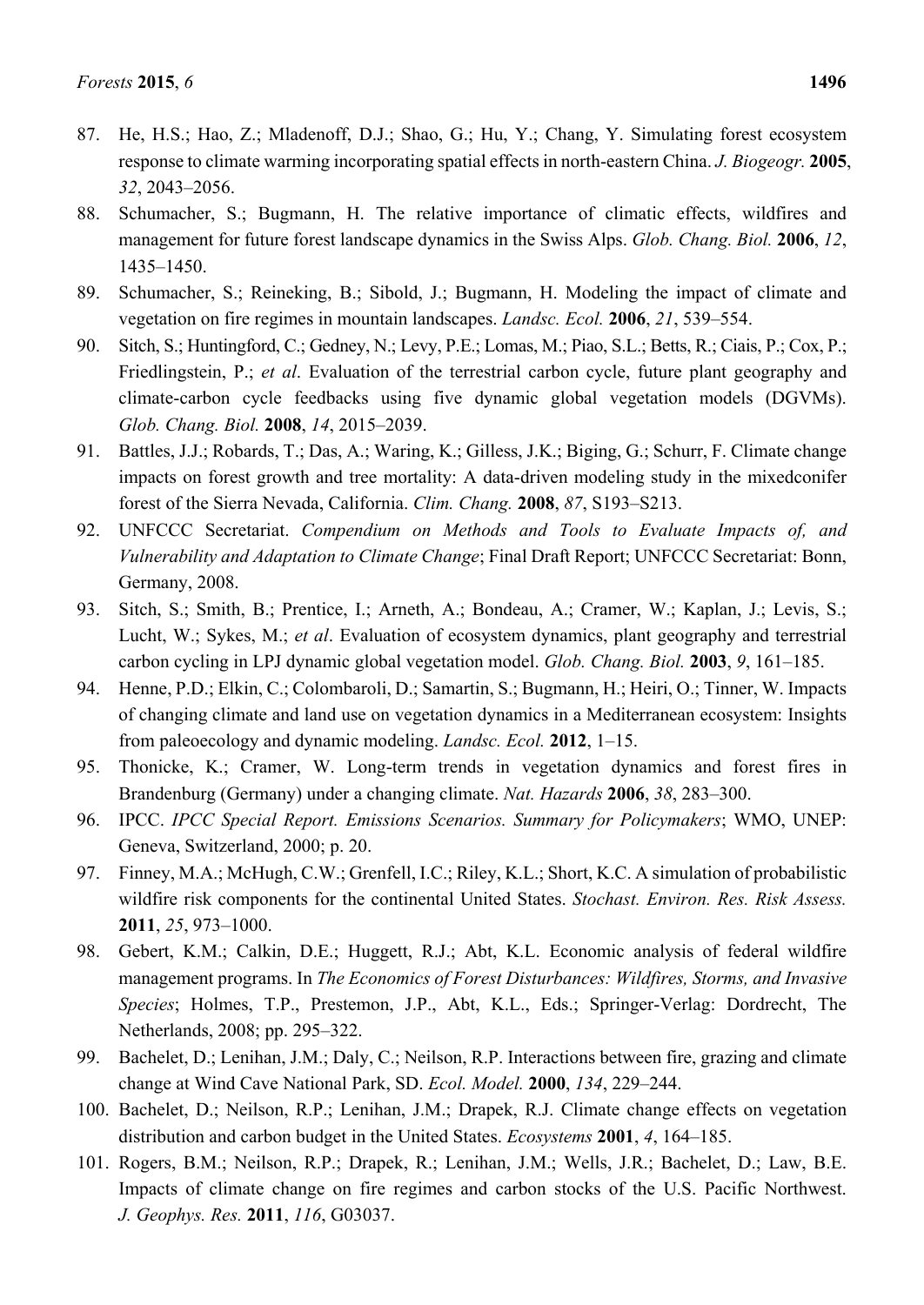- 102. Gonzalez, P.; Neilson, R.P.; Lenihan, J.M.; Drapek, R.J. Global patterns in vulnerability of ecosystems to vegetation shifts due to climate change. *Glob. Ecol. Biogeogr.* **2010**, *19*, 755–768.
- 103. Herrera, S.; Bedia, J.; Gutiérrez, J.M.; Fernández, J.; Moreno, J.M. On the projection of future fire danger conditions with various instantaneous/mean-daily data sources. *Clim. Chang.* **2013**, *118*, 827–840.
- 104. Williams, A.A.J.; Karoly, D.K.; Tapper, N. The sensitivity of Australian fire danger to climate change. *Clim. Chang.* **2001**, *49*, 171–191.
- 105. White, B.L.A.; White, L.A.S.; Ribeiro, G.T.; Fernandes, P.A.M. Development of a fire danger index for Eucalypt plantations in the northern coast of Bahia, Brazil. *Floresta* **2013**, *43*, 601–610.
- 106. Petros, G.; Antonis, M.; Marianthi, T. Development of an adapted empirical drought index to the Mediterranean conditions for use in forestry. *Agric. For. Meteorol.* **2011**, *151*, 241–250.
- 107. Flannigan, M.D.; Amiro, B.D.; Logan, K.A.; Stocks, B.J.; Wotton, B.M. Forest fires and climate change in the 21st century. *Mitig. Adapt. Strateg. Glob. Chang.* **2005**, *11*, 847–859.
- 108. Le Goff, H.; Flannigan, M.D.; Bergeron, Y. Potential changes in monthly fire risk in the eastern Canadian boreal forest under future climate change. *Can. J. For. Res.* **2009**, *39*, 2369–2380.
- 109. Nitschke, C.R.; Innes, J.L. Climatic change and fire potential in South-Central British Columbia, Canada. *Glob. Chang. Biol.* **2008**, *14*, 841–855.
- 110. Stocks, B.J.; Fosberg, M.A.; Lynham, T.J.; Mearns, L.; Wotton, B.M.; Yang, Q.; Jin, J.Z.; Lawrence, K.; Hartley, G.R.; Mason, J.A.; *et al*. Climate change and forest fire potential in Rusian and Canadian boreal forests. *Clim. Chang.* **1998**, *38*, 1–13.
- 111. Flannigan, M.D.; Stocks, B.J.; Wotton, B.M. Climate change and forest fires. *Sci. Total Environ.* **2000**, *262*, 221–229.
- 112. Carvalho, A.; Flannigan, M.D.; Logan, K.A.; Gowman, L.M.; Miranda, A.I.; Borrego, C. The impact of spatial resolution on area burned and fire occurrence projections in Portugal under climate change. *Clim. Chang.* **2010**, *98*, 177–197.
- 113. Fried, J.S.; Gilless, J.K.; Riley, W.J.; Moody, T.J.; de-Blas, C.S.; Hayhoe, K.; Moritz, M.; Stephens, S.; Torn, M. Predicting the effect of climate change on wildfire behavior and initial attack success. *Clima. Chang.* **2008**, *87*, S251–S264.
- 114. Groisman, P.Y.; Sherstyukov, B.G.; Razuvaev, V.N.; Knight, R.W.; Enloe, J.G.; Stroumentova, N.S.; Whitfield, P.H.; Førland, E.; Bauer, I.H.; Tuomenvirta, H.; *et al*. Potential forest fire danger over Northern Eurasia: Changes during the 20th century. *Glob. Planet. Chang.* **2007**, *56*, 371–386.
- 115. Herawati, H.; Santoso, H. Tropical forest susceptibility to and risk of fire under changing climate: A review of fire nature, policy and institutions in Indonesia. *For. Policy Econ.* **2011**, *13*, 227–233.
- 116. Lehsten, V.; Harmand, P.; Palumbo, I.; Arneth, A. Modelling burned area in Africa. *Biogeosciences* **2010**, *7*, 3199–3214.
- 117. Abatzoglou, J.T. Development of gridded surface meteorological data for ecological applications and modelling. *Int. J. Climatol.* **2013**, *33*, 121–131.
- 118. de-Groot, W.J.; Field, R.D.; Brady, M.A.; Roswintiarti, O.; Mohamad, M. Development of the Indonesian and Malaysian FireDanger Rating Systems. *Mitig. Adapt. Strateg. Glob. Chang.* **2006**, *12*, 165–180.
- 119. Martell, D.L.; Otukol, S.; Stocks, B.J. A logistic model for predicting daily people-caused forest fire occurrence in Ontario. *Can. J. For. Res.* **1987**, *17*, 394–401.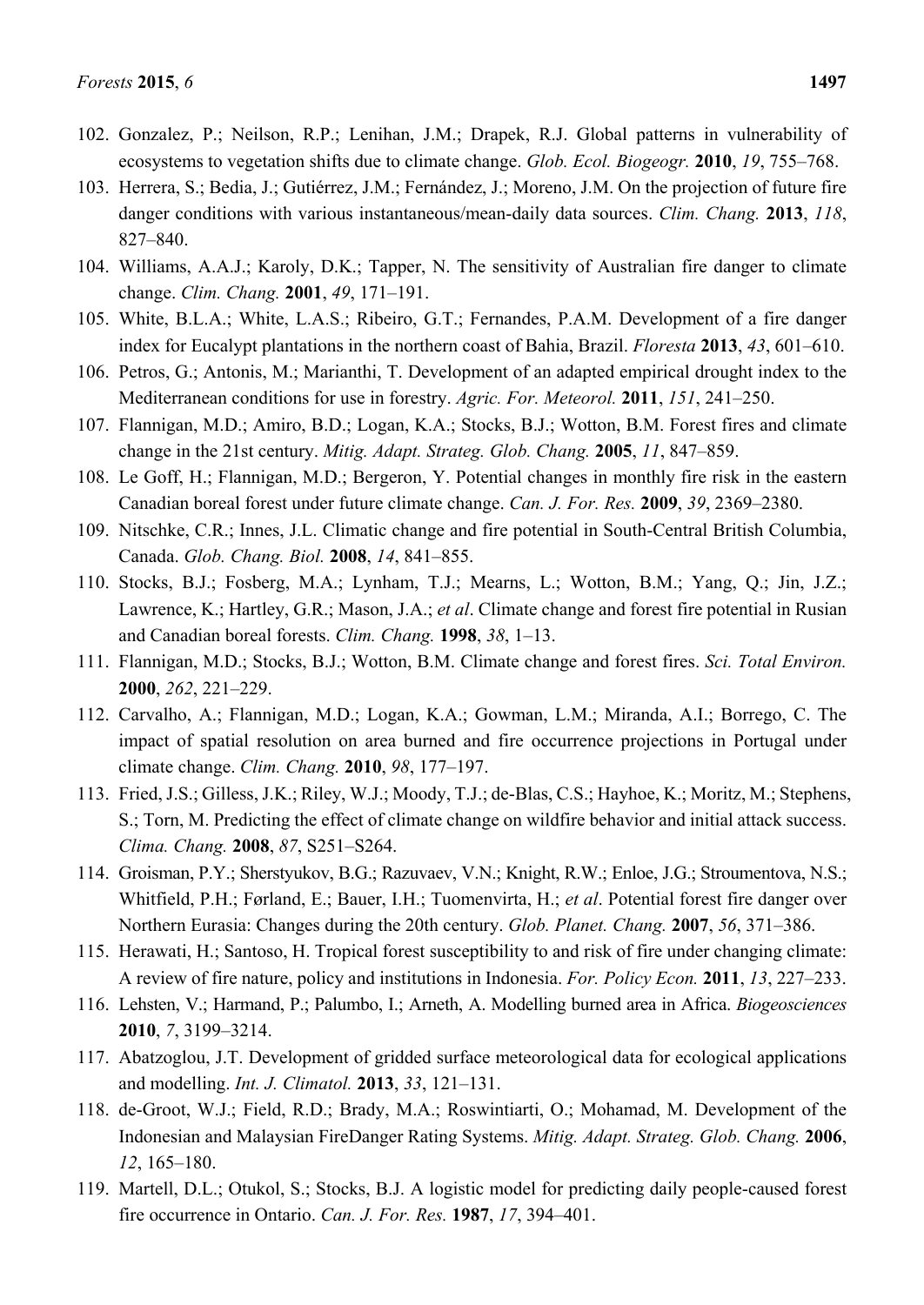- 120. Pew, K.L.; Larsen, C.P. GIS analysis of spatial and temporal patterns of human-caused wildfires in the temperate rain forest of Vancouver Island, Canada. *For. Ecol. Manag.* **2001**, *140*, 1–18.
- 121. Romero-Calcerrada, R.; Novillo, C.J.; Millington, J.D.A.; Gomez-Jimenez, I. GIS analysis of spatial patterns of human-caused wildfire ignition risk in the SW of Madrid (Central Spain). *Landsc. Ecol.* **2008**, *23*, 341–354.
- 122. Vega-Garcia, C.; Lee, B.S.; Woodard, P.M.; Titus, S.J. Applying neural network technology to human-caused wildfire occurrence prediction. *AI Appl.* **1996**, *10*, 9–18.
- 123. Chou, Y.H.; Minnich, R.A.; Chase, R.A. Mapping probability of fire occurrence in San Jacinto Mountains, California, USA. *Environ. Manag.* **1993**, *17*, 129–140.
- 124. De-la-Riva, J.; Perez-Cabello, F.; Lana-Renault, N.; Koutsias, N. Mapping wildfire occurrence at regional scale. *Remote Sens. Environ.* **2004**, *92*, 363–369.
- 125. Prestemon, J.P.; Pye, J.M.; Butry, D.T.; Holmes, T.P.; Mercer, D.E. Understanding broadscale wildfire risks in a human-dominated landscape. *For. Sci.* **2002**, *48*, 685–693.
- 126. Preisler, H.K.; Chen, S.C.; Fujioka, F.; Benoit, J.W.; Westerling, A.L. Wildland fire probabilities estimated from weather model-deduced monthly mean fire danger indices. *Int. J. Wildland Fire* **2008**, *17*, 305–316.
- 127. TNC; PROARCA/APM. *Forest Fire Prediction in Mesoamerica Ecoregions. Mesoamerican Ecoregional Assessment*; The Nature Conservancy: San Jose, Costa Rica, 2006; p. 23.
- 128. Westerling, A.L.; Bryant, B.P. Climate change and wildfire in California. *Clim. Chang.* **2008**, *87*, S231–S249.
- 129. Alonso-Betanzos, A.; Fontenla-Romero, O.; Guijarro-Berdinas, B.; Hernandez-Pereira, E.; Andrade, M.I.P.; Jimenez, E.; Soto, J.L.L.; Carballas, T. An intelligent system for forest fire risk prediction and fire fighting management in Galicia. *Expert Syst. Appl.* **2003**, *25*, 545–554.
- 130. Cortez, P.; Morais, A. A Data Mining Approach to Predict Forest Fires Using Meteorological Data. In Proceedings of The 13th Portuguese Conference on Articial Intelligence, Guimaraes, Portugal, 3–7 December 2007; pp. 512–523.
- 131. Dlamini, W.M. Application of Bayesian networks for fire risk mapping using GIS and remote sensing data. *GeoJournal* **2011**, *76*, 283–296.
- 132. Lozano, F.J.; Suárez-Seoane, S.; Kelly, M.; Luis, E. A multi-scale approach for modeling fire occurrence probability using satellite data and classification trees: A case study in a mountainous Mediterranean region. *Remote Sens. Environ.* **2008**, *112*, 708–719.
- 133. Maingi, J.K.; Henry, M.C. Factors influencing wildfire occurrence and distribution in eastern Kentucky, USA. *Int. J. Wildland Fire* **2007**, *16*, 23–33.
- 134. Stojanova, D.; Kobler, A.; Ogrinc, P.; Zenko, B.; Dzeroski, S. Estimating the risk of fire outbreaks in the natural environment. *Data Min. Knowl. Discov.* **2012**, *24*, 411–442.
- 135. McKenzie, D.; Peterson, D.L.; Agee, J.K. Fire frequency in the Interior Columbia River Basin: Building regional models from fire history data. *Ecol. Appl.* **2000**, *10*, 1497–1516.
- 136. Nepstad, D.; Lefebvre, P.; da-Silva, U.L.; Tomasella, J.; Schlesinger, P.; Solorzano, L.; Moutinho, P.; Ray, D.; Benito, J.G. Amazon drought and its implications for forest flammability and tree growth: A basin-wide analysis. *Glob. Chang. Biol.* **2004**, *10*, 704–717.